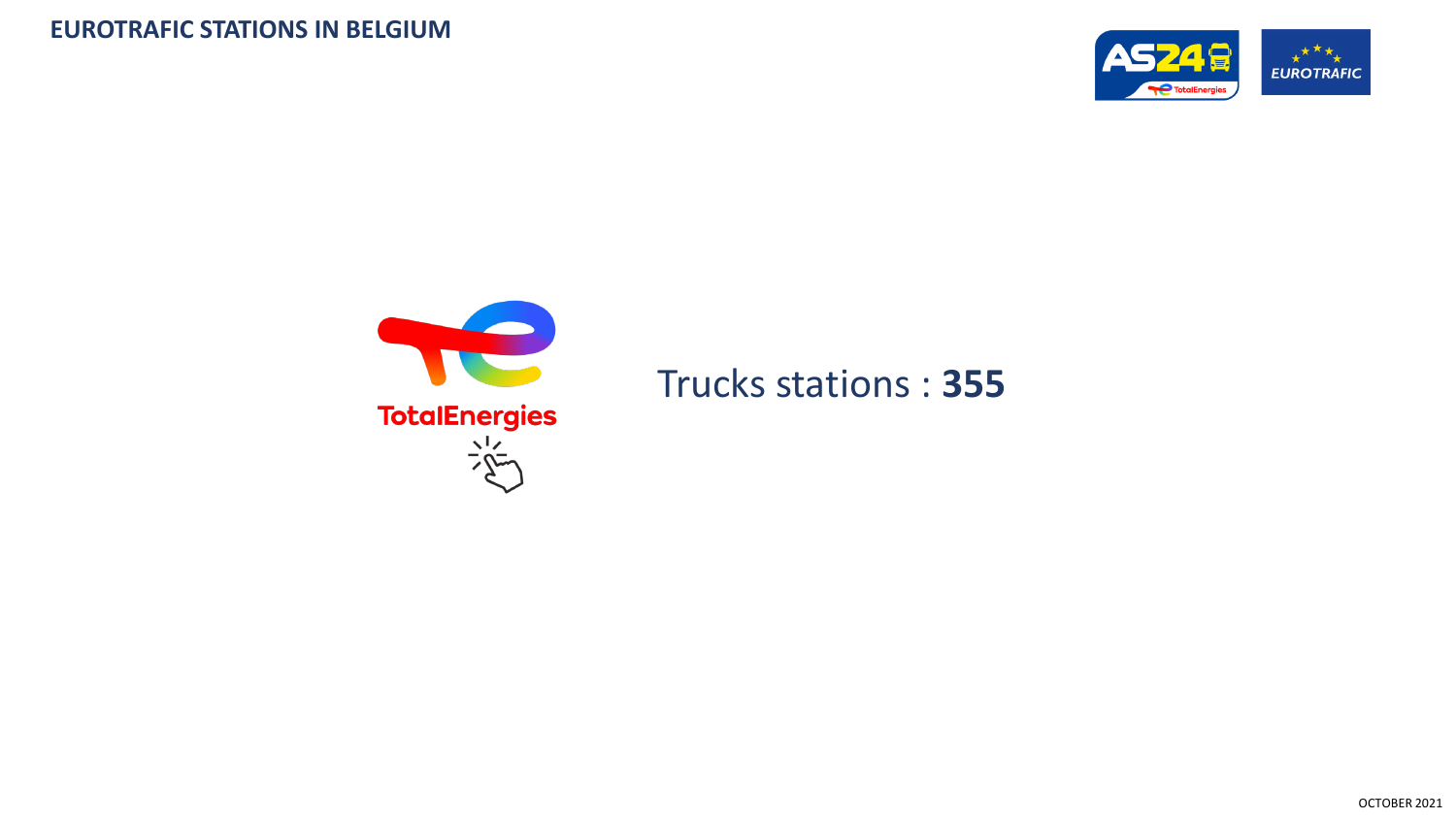

| <b>Name</b>                           | <b>Brand</b>         | <b>Country Code</b> | <b>City</b>                | <b>Zip Code</b> | <b>Address 1</b>                        | Latitude | Longitude |
|---------------------------------------|----------------------|---------------------|----------------------------|-----------------|-----------------------------------------|----------|-----------|
| MARIE-JOSE                            | <b>TOTALENERGIES</b> | <b>BE</b>           | <b>IXELLES</b>             | 1050            | PLACE MARIE JOSE-PLEIN 8                | 50.8062  | 4.3875    |
| USINES-WERKHUIZEN                     | <b>TOTALENERGIES</b> | <b>BE</b>           | <b>BRUXELLES</b>           | 1000            | QUAI DES USINES - WERKHUIZENKAAI 22     | 50.8758  | 4.3643    |
| PONT SAINT JEAN                       | <b>TOTALENERGIES</b> | BE                  | <b>WAVRE</b>               | 1300            | <b>RUE DU PONT ST JEAN 47</b>           | 50.7127  | 4.6078    |
| WAUTHIER-BRAINE                       | <b>TOTALENERGIES</b> | BE                  | WAUTHIER-BRAINE            | 1440            | CHAUSSEE DE TUBIZE 161                  | 50.6904  | 4.3206    |
| PLANCENOIT                            | <b>TOTALENERGIES</b> | <b>BE</b>           | PLANCENOIT                 | 1380            | <b>CHAUSSEE DE CHARLEROI 17</b>         | 50.6619  | 4.4137    |
| LOMMEL                                | <b>TOTALENERGIES</b> | BE                  | LOMMEL                     | 3920            | <b>NORBERT NEECKXLAAN 125</b>           | 51.2241  | 5.3355    |
| <b>MALEIZEN</b>                       | <b>TOTALENERGIES</b> | <b>BE</b>           | <b>OVERIJSE</b>            | 3090            | <b>TERHULPENSESTEENWEG 365</b>          | 50.7523  | 4.5249    |
| <b>HALEN</b>                          | <b>TOTALENERGIES</b> | BE                  | <b>HALEN</b>               | 3545            | STAATSBAAN 125                          | 50.9625  | 5.082     |
| MAASMECHELEN                          | <b>TOTALENERGIES</b> | BE                  | MAASMECHELEN               | 3630            | RIJKSWEG 526 A                          | 50.9568  | 5.694     |
| LILLO                                 | <b>TOTALENERGIES</b> | BE                  | <b>HOUTHALEN</b>           | 3530            | LILLOSTEENWEG 50                        | 51.0405  | 5.3447    |
| <b>HOBOKEN</b>                        | <b>TOTALENERGIES</b> | BE                  | <b>HOBOKEN</b>             | 2660            | E. VLOORSSTRAAT 2                       | 51.1913  | 4.369     |
| <b>BERCHEM</b>                        | <b>TOTALENERGIES</b> | BE                  | <b>BERCHEM</b>             | 2600            | PRINS BOUDEWIJNLAAN 2                   | 51.1811  | 4.4233    |
| <b>EKEREN</b>                         | <b>TOTALENERGIES</b> | <b>BE</b>           | <b>EKEREN</b>              | 2180            | KAPELSESTEENWEG 79                      | 51.2717  | 4.4581    |
| <b>HAACHT</b>                         | <b>TOTALENERGIES</b> | BE                  | <b>HAACHT</b>              | 3150            | STATIONSSTRAAT 137                      | 50.9715  | 4.6231    |
| <b>KESSEL-LO</b>                      | <b>TOTALENERGIES</b> | <b>BE</b>           | <b>KESSEL-LO</b>           | 3010            | TIENSESTEENWEG 337                      | 50.8689  | 4.7363    |
| <b>EXPRESS MUIZEN</b>                 | <b>TOTAL EXPRESS</b> | BE                  | MUIZEN                     | 2812            | <b>BRUGSTRAAT 60</b>                    | 51.011   | 4.5207    |
| DENDERMONDE                           | <b>TOTALENERGIES</b> | <b>BE</b>           | DENDERMONDE                | 9200            | <b>HEIRBAAN 118</b>                     | 51.014   | 4.1149    |
| ZWIJNDRECHT                           | <b>TOTALENERGIES</b> | BE                  | ZWIJNDRECHT                | 2070            | <b>KRIJGSBAAN 232</b>                   | 51.2038  | 4.3179    |
| <b>BERINGEN</b>                       | <b>TOTALENERGIES</b> | BE                  | <b>BERINGEN</b>            | 3580            | PAALSESTEENWEG. 45                      | 51.0452  | 5.2158    |
| HOUTHALEN                             | <b>TOTALENERGIES</b> | BE                  | HOUTHALEN                  | 3530            | <b>GROTE BAAN 155</b>                   | 51.0377  | 5.378     |
| KARREVELD                             | <b>TOTALENERGIES</b> | BE                  | ST-JANS-MOLENBEEK          | 1080            | CHEE DE GAND - GENTSESTEENWEG 636       | 50.8592  | 4.3094    |
| <b>BRUXELLES CAMBRE</b>               | <b>TOTALENERGIES</b> | BE                  | <b>BRUXELLES / BRUSSEL</b> | 1000            | CHEE DE WATERLOO / STWG OP WATERLOO 886 | 50.8042  | 4.3727    |
| NEERPELT                              | <b>TOTALENERGIES</b> | BE                  | PELT                       | 3910            | <b>HAMONTERWEG 16</b>                   | 51.2356  | 5.4514    |
| <b>GANSHOREN</b>                      | <b>TOTALENERGIES</b> | BE                  | <b>GANSHOREN</b>           | 1083            | AV. J. SERMON-LAAN 63                   | 50.8693  | 4.3222    |
| <b>CERISIERS</b>                      | <b>TOTALENERGIES</b> | BE                  | <b>SCHAERBEEK</b>          | 1030            | RUE DEGOUVE DE NUNCQUES - STRAAT 2      | 50.8482  | 4.4085    |
| <b>WAVRE REINE ASTRID</b>             | <b>TOTALENERGIES</b> | BE                  | WAVRE                      | 1300            | AV. REINE ASTRID 67                     | 50.7106  | 4.6162    |
| <b>EXPRESS WEZEMBEEK-OPPEM MUSEUM</b> | <b>TOTAL EXPRESS</b> | <b>BE</b>           | WEZEMBEEK-OPPEM            | 1970            | CHEE DE LOUVAIN - LEUVENSESTWG 10A      | 50.8306  | 4.5162    |
| KIEWIT                                | <b>TOTALENERGIES</b> | BE                  | <b>HASSELT</b>             | 3500            | KEMPISCHE STEENWEG 465                  | 50.9645  | 5.3567    |
| <b>MERCHTEM</b>                       | <b>TOTALENERGIES</b> | <b>BE</b>           | <b>MERCHTEM</b>            | 1785            | <b>WOLVERTEMSESTEENWEG 1</b>            | 50.9609  | 4.2368    |
| PARMENTIER                            | <b>TOTALENERGIES</b> | BE                  | WOLUWE-ST-PIERRE           | 1150            | AV. PARMENTIER-LAAN 258                 | 50.8333  | 4.447     |
| <b>BOLDERBERG</b>                     | <b>TOTALENERGIES</b> | BE                  | ZOLDER                     | 3550            | SINT JOBSTRAAT 123                      | 50.9849  | 5.275     |
| <b>OHAIN</b>                          | <b>TOTALENERGIES</b> | BE                  | <b>OHAIN</b>               | 1380            | <b>CHAUSSEE DE LOUVAIN 452</b>          | 50.7058  | 4.4342    |
| MECHELEN COLOMA                       | <b>TOTALENERGIES</b> | <b>BE</b>           | <b>MECHELEN</b>            | 2800            | <b>JUBELLAAN 86</b>                     | 51.0041  | 4.477     |
| <b>BIERGES</b>                        | <b>TOTALENERGIES</b> | BE                  | <b>BIERGES</b>             | 1301            | <b>CHAUSSEE DES COLLINES 108</b>        | 50.7239  | 4.5762    |
| <b>KURINGEN</b>                       | <b>TOTALENERGIES</b> | BE                  | <b>HASSELT</b>             | 3500            | KURINGERSTEENWEG 388                    | 50.9389  | 5.3003    |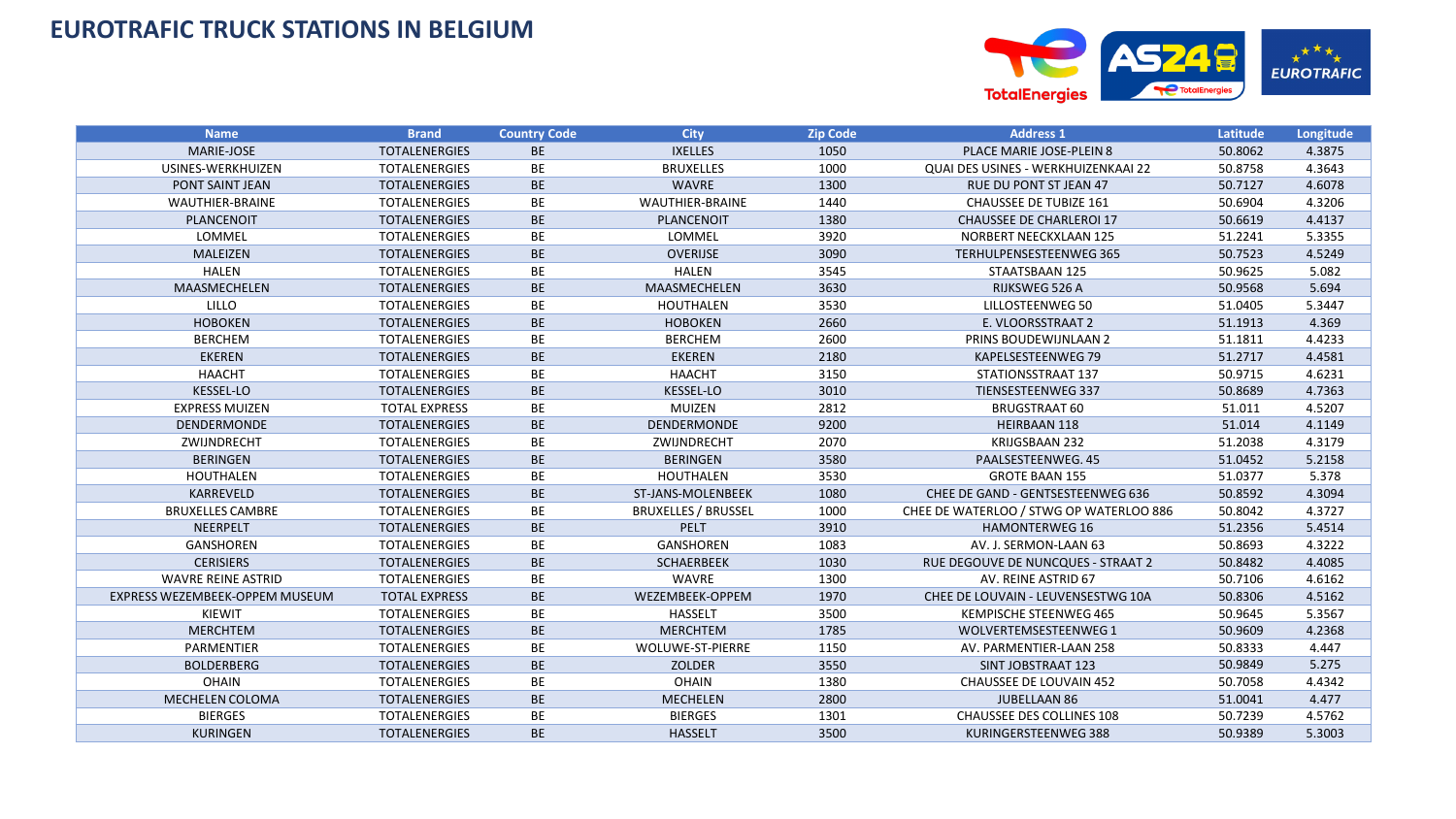

| <b>Name</b>                          | <b>Brand</b>         | <b>Country Code</b> | <b>City</b>          | <b>Zip Code</b> | <b>Address 1</b>                           | Latitude | Longitude |
|--------------------------------------|----------------------|---------------------|----------------------|-----------------|--------------------------------------------|----------|-----------|
| <b>ORBAN</b>                         | <b>TOTALENERGIES</b> | <b>BE</b>           | WOLUWE-ST-PIERRE     | 1150            | AV. ORBAN-LAAN 193                         | 50.8381  | 4.4636    |
| <b>SCHEUT</b>                        | <b>TOTALENERGIES</b> | BE                  | ANDERLECHT           | 1070            | CHEE DE NINOVE - NINOOFSESTWG 279          | 50.8485  | 4.316     |
| <b>WIEKEVORST</b>                    | <b>TOTALENERGIES</b> | BE                  | <b>WIEKEVORST</b>    | 2222            | POMPOENSTRAAT 3                            | 51.1046  | 4.7966    |
| COURT-ST-ETIENNE                     | <b>TOTALENERGIES</b> | BE                  | COURT-ST-ETIENNE     | 1490            | AV. DES COMBATTANTS 1B                     | 50.6511  | 4.5642    |
| <b>ROGIER</b>                        | <b>TOTALENERGIES</b> | <b>BE</b>           | <b>SCHAERBEEK</b>    | 1030            | Avenue Général Eisenhower 2(a)             | 50.859   | 4.3808    |
| VIEUX-GENAPPE                        | <b>TOTALENERGIES</b> | BE                  | <b>VIEUX-GENAPPE</b> | 1472            | <b>CHAUSSEE DE BRUXELLES 15</b>            | 50.6167  | 4.4455    |
| <b>WINKSELE</b>                      | <b>TOTALENERGIES</b> | BE                  | <b>WINKSELE</b>      | 3020            | BRUSSELSESTEENWEG 23-27                    | 50.8863  | 4.6683    |
| HERENTALS                            | <b>TOTALENERGIES</b> | BE                  | <b>HERENTALS</b>     | 2200            | CARDIJNLAAN 1/1                            | 51.1866  | 4.8393    |
| <b>BRUSTEM</b>                       | <b>TOTALENERGIES</b> | BE                  | <b>BRUSTEM</b>       | 3800            | LUIKERSTEENWEG 209                         | 50.8039  | 5.2023    |
| ANDERLECHT BLD INTERNATIONAL         | <b>TOTALENERGIES</b> | BE                  | ANDERLECHT           | 1070            | <b>BLD INTERNATIONAL - INTERNATLAAN 11</b> | 50.816   | 4.3043    |
| SOMZEE                               | <b>TOTALENERGIES</b> | BE                  | SOMZEE               | 5651            | RTE DE COUVIN 61                           | 50.3023  | 4.4818    |
| <b>ASTRID</b>                        | <b>TOTALENERGIES</b> | BE                  | RHODE-SAINT-GENESE   | 1640            | CHEE DE WATERLOO - STWG OP WATERLOO 254    | 50.7392  | 4.3945    |
| <b>BURCHT</b>                        | <b>TOTALENERGIES</b> | BE                  | <b>BURCHT</b>        | 2070            | PASTOOR COPLAAN 140                        | 51.2064  | 4.3388    |
| WAARLOOS - RICHT. ANTWERPEN E19      | <b>TOTALENERGIES</b> | BE                  | <b>RUMST</b>         | 2840            | Autosnelweg E19 BRUSSEL-ANTW               | 51.0983  | 4.4378    |
| <b>WAARLOOS - RICHT. BRUSSEL E19</b> | <b>TOTALENERGIES</b> | BE                  | <b>RUMST</b>         | 2840            | Autosnelweg E19 ANTW-BRUSSEL               | 51.0977  | 4.4364    |
| MINDERHOUT - RICHT, ANTWERPEN E19    | <b>TOTALENERGIES</b> | BE                  | <b>MINDERHOUT</b>    | 2322            | Autosnelweg E19 BREDA-ANTWERPEN            | 51.4199  | 4.7038    |
| WESTLAND                             | <b>TOTALENERGIES</b> | <b>BE</b>           | ANDERLECHT           | 1070            | <b>BLD SYLVAIN DUPUIS 299</b>              | 50.8381  | 4.2851    |
| <b>CORBAIS</b>                       | <b>TOTALENERGIES</b> | BE                  | <b>CORBAIS</b>       | 1435            | <b>GRAND ROUTE 45</b>                      | 50.6457  | 4.6443    |
| ZEVENDONK                            | <b>TOTALENERGIES</b> | BE                  | <b>TURNHOUT</b>      | 2300            | <b>STWG OP ZEVENDONK 165</b>               | 51.3042  | 4.9508    |
| LOUVAIN-LA-NEUVE                     | <b>TOTALENERGIES</b> | BE                  | LOUVAIN-LA-NEUVE     | 1348            | <b>BOULEVARD DE WALLONIE 1</b>             | 50.673   | 4.619     |
| TESSENDERLO - RICHT. ANTWERPEN E313  | <b>TOTALENERGIES</b> | BE                  | TESSENDERLO          | 3980            | Autosnelweg E313 LUIK-ANTWERPEN            | 51.0719  | 5.1469    |
| TESSENDERLO - RICHT. LUIK E313       | <b>TOTALENERGIES</b> | BE                  | TESSENDERLO          | 3980            | Autosnelweg E313 ANTWERPEN-LUIK            | 51.0691  | 5.1494    |
| NIVELLES - DIR. MONS/PARIS E19       | <b>TOTALENERGIES</b> | BE                  | <b>NIVELLES</b>      | 1400            | AIRE D'ORIVAL E19 BXL-PARIS                | 50.6157  | 4.2993    |
| NIVELLES - DIR. BRUXELLES E19        | <b>TOTALENERGIES</b> | BE                  | <b>NIVELLES</b>      | 1400            | AIRE D'ORIVAL E19 MONS-BXL                 | 50.6151  | 4.301     |
| <b>AALTER KRISTOFFEL</b>             | <b>TOTALENERGIES</b> | BE                  | AALTER               | 9880            | <b>KNOKKEWEG 1B</b>                        | 51.0798  | 3.4452    |
| LOVENDEGEM                           | <b>TOTALENERGIES</b> | BE                  | LOVENDEGEM           | 9920            | <b>GROTE BAAN 3</b>                        | 51.0932  | 3.644     |
| SINT-MARTENS-LATEM                   | <b>TOTALENERGIES</b> | <b>BE</b>           | SINT-MARTENS-LATEM   | 9830            | <b>KORTRIJKSESTWG4</b>                     | 51.0146  | 3.6499    |
| LOKEREN                              | <b>TOTALENERGIES</b> | BE                  | LOKEREN              | 9160            | ZELEBAAN 39-41                             | 51.0943  | 4.0119    |
| ZELZATE                              | <b>TOTALENERGIES</b> | BE                  | ZELZATE              | 9060            | ASSENEDESTWEG 102                          | 51.1992  | 3.7911    |
| <b>EVERGEM</b>                       | TOTALENERGIES        | BE                  | <b>EVERGEM</b>       | 9940            | <b>ELSLO 5-7</b>                           | 51.1153  | 3.7134    |
| KALKEN - RICHT.GENT E17              | <b>TOTALENERGIES</b> | BE                  | <b>KALKEN</b>        | 9270            | Autosnelweg E17 ANTWERPEN-GENT             | 51.0718  | 3.921     |
| JABBEKE - RICHT. OOSTENDE E40        | <b>TOTALENERGIES</b> | BE                  | JABBEKE              | 8490            | Autosnelweg E40 BRUSSEL-OOSTENDE           | 51.1876  | 3.1066    |
| KALKEN - RICHT. ANTWERPEN E17        | <b>TOTALENERGIES</b> | BE                  | <b>KALKEN</b>        | 9270            | Autosnelweg E17 GENT-ANTWERPEN             | 51.067   | 3.9205    |
| JABBEKE - RICHT. BRUSSEL E40         | <b>TOTALENERGIES</b> | BE                  | <b>JABBEKE</b>       | 8490            | Autosnelweg E40 OOSTENDE-BRUSSEL           | 51.1866  | 3.1051    |
| KORTRIJK BRUGSEPOORT                 | <b>TOTALENERGIES</b> | BE                  | <b>KORTRIJK</b>      | 8500            | <b>BRUGSESTWG 228</b>                      | 50.844   | 3.2677    |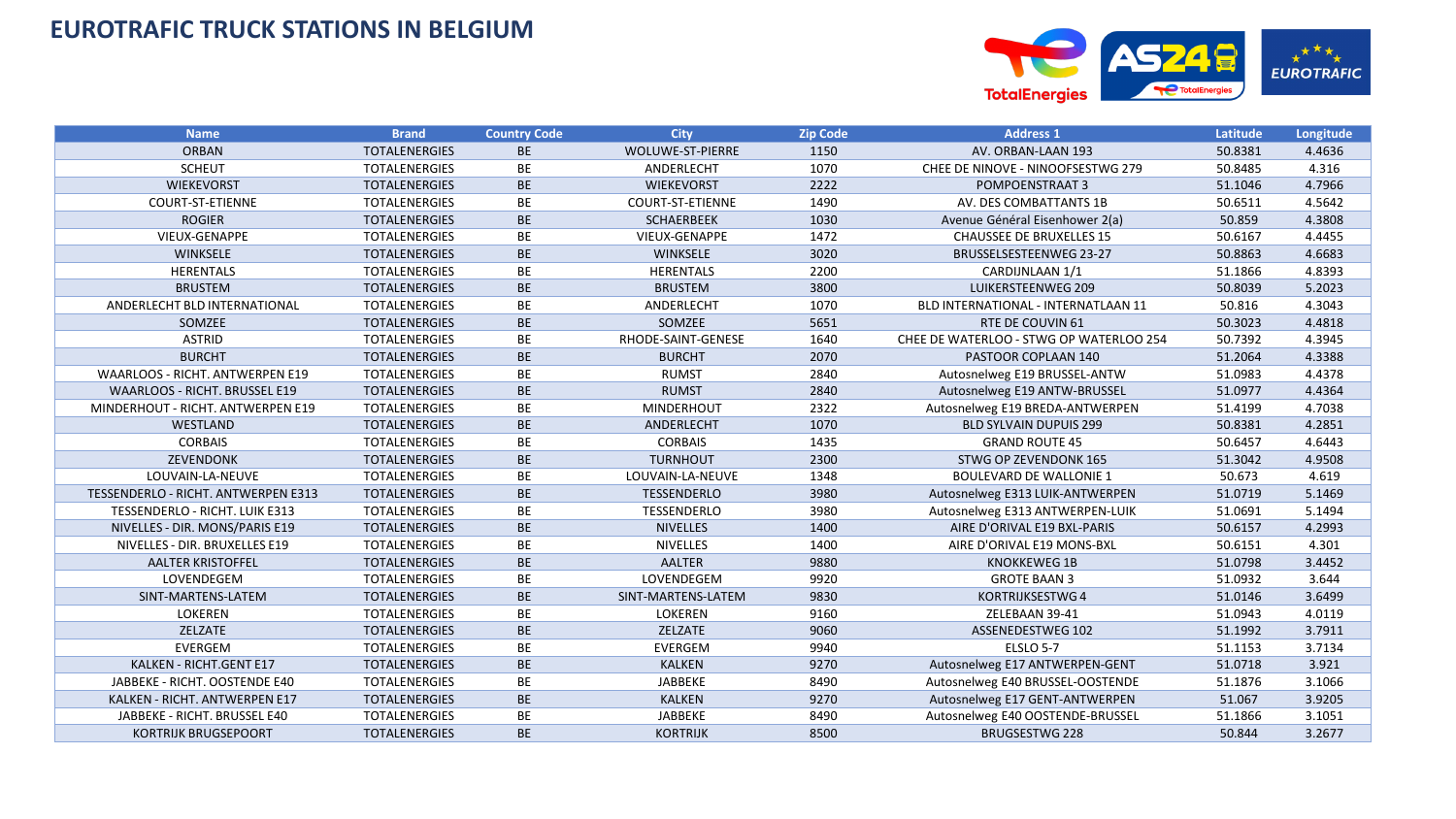

| <b>Name</b>                     | <b>Brand</b>         | <b>Country Code</b> | <b>City</b>             | <b>Zip Code</b> | <b>Address 1</b>              | Latitude | Longitude |
|---------------------------------|----------------------|---------------------|-------------------------|-----------------|-------------------------------|----------|-----------|
| HELLEBECQ - DIR. BRUXELLES E429 | <b>TOTALENERGIES</b> | <b>BE</b>           | HELLEBECQ               | 7830            | Autoroute E429 TOURNAI-BXL    | 50.6832  | 3.8975    |
| HELLEBECQ - DIR. TOURNAI E429   | <b>TOTALENERGIES</b> | <b>BE</b>           | HELLEBECQ               | 7830            | Autoroute E429 BXL-TOURNAI    | 50.6844  | 3.8977    |
| <b>KORTRIJK KANON</b>           | <b>TOTALENERGIES</b> | BE                  | <b>KORTRIJK</b>         | 8500            | <b>DOORNIKSE WIJK 188</b>     | 50.8173  | 3.2696    |
| AALST                           | <b>TOTALENERGIES</b> | BE                  | <b>AALST</b>            | 9300            | <b>BRUSSELSESTEENWEG 124</b>  | 50.9299  | 4.0636    |
| <b>GROENE VALLEI</b>            | <b>TOTALENERGIES</b> | <b>BE</b>           | <b>GENT</b>             | 9000            | <b>EINDE WERE 314</b>         | 51.0533  | 3.699     |
| <b>MELLE</b>                    | <b>TOTALENERGIES</b> | BE                  | <b>MELLE</b>            | 9090            | BRUSSELSESTEENWEG 314         | 50.9997  | 3.8072    |
| <b>OOMBERGEN</b>                | <b>TOTALENERGIES</b> | BE                  | ZOTTEGEM                | 9620            | STEENWEG OP AALST 92          | 50.8989  | 3.8281    |
| STEENBERG                       | <b>TOTALENERGIES</b> | BE                  | <b>ERPE</b>             | 9420            | OUDENAARDSESTWG 460           | 50.9225  | 3.947     |
| <b>ROESELARE CENTRUM</b>        | <b>TOTALENERGIES</b> | <b>BE</b>           | ROESELARE               | 8800            | HOOGLEEDSESTWG 185            | 50.9545  | 3.1136    |
| <b>ERPE</b>                     | <b>TOTALENERGIES</b> | BE                  | ERPE-MERE               | 9420            | LEEDSESTEENWEG 51             | 50.9462  | 3.9879    |
| <b>ERTVELDE</b>                 | <b>TOTALENERGIES</b> | <b>BE</b>           | <b>ERTVELDE</b>         | 9940            | <b>AARDEKEN 7A</b>            | 51.1743  | 3.7452    |
| WETTEREN                        | <b>TOTALENERGIES</b> | BE                  | WETTEREN                | 9230            | OOSTERZELESTWG 51             | 50.981   | 3.8413    |
| LIEDEKERKE                      | <b>TOTALENERGIES</b> | <b>BE</b>           | LIEDEKERKE              | 1770            | AFFLIGEMSESTRAAT 406          | 50.8834  | 4.0953    |
| NIEUWPOORT                      | <b>TOTALENERGIES</b> | BE                  | NIEUWPOORT              | 8620            | KAAI 52                       | 51.1334  | 2.7448    |
| <b>WESTHOEK ACCESS</b>          | <b>TOTAL ACCESS</b>  | <b>BE</b>           | ADINKERKE               | 8660            | <b>DIJK 16</b>                | 51.0729  | 2.5985    |
| <b>BRUGGE SINT JAN</b>          | <b>TOTALENERGIES</b> | BE                  | <b>BRUGGE</b>           | 8000            | OOSTENDSESTWG 117             | 51.2237  | 3.2005    |
| <b>EXPRESS WEVELGEM</b>         | <b>TOTAL EXPRESS</b> | BE                  | WEVELGEM                | 8560            | <b>MENENSTRAAT 562</b>        | 50.8     | 3.1438    |
| <b>JAMBES</b>                   | <b>TOTALENERGIES</b> | BE                  | <b>JAMBES</b>           | 5100            | <b>AVENUE DU LUXEMBOURG 1</b> | 50.4635  | 4.8876    |
| <b>NEUVILLE</b>                 | <b>TOTALENERGIES</b> | BE                  | <b>NEUPRE</b>           | 4121            | ROUTE DU CONDROZ 149          | 50.5418  | 5.4737    |
| <b>TOURNAI L'ORIENT</b>         | <b>TOTALENERGIES</b> | BE                  | <b>TOURNAI</b>          | 7500            | <b>CHEE DE BRUXELLES 195</b>  | 50.6032  | 3.421     |
| <b>BRUGELETTE</b>               | <b>TOTALENERGIES</b> | BE                  | <b>BRUGELETTE</b>       | 7940            | CHEE DE MONS 44               | 50.5865  | 3.8459    |
| CHATELET                        | <b>TOTALENERGIES</b> | BE                  | CHATELET                | 6200            | <b>RUE DE LA STATION 44</b>   | 50.4021  | 4.5297    |
| LA LOUVIERE                     | <b>TOTALENERGIES</b> | BE                  | <b>LA LOUVIERE</b>      | 7100            | RUE DE LA DEPORTATION 50      | 50.4656  | 4.1992    |
| QUIEVRAIN                       | <b>TOTALENERGIES</b> | BE                  | QUIEVRAIN               | 7380            | <b>RUE DE MONS 2</b>          | 50.407   | 3.6873    |
| <b>HASTEDON</b>                 | <b>TOTALENERGIES</b> | BE                  | SAINT-SERVAIS           | 5002            | CHEE DE WATERLOO 6            | 50.4712  | 4.8515    |
| <b>BOUGE</b>                    | <b>TOTALENERGIES</b> | BE                  | <b>NAMUR</b>            | 5004            | CHEE DE LOUVAIN 387           | 50.4808  | 4.8822    |
| <b>NIMY I</b>                   | <b>TOTALENERGIES</b> | <b>BE</b>           | <b>NIMY</b>             | 7020            | <b>RUE DES VIADUCS 298</b>    | 50.4802  | 3.949     |
| <b>BINCHE</b>                   | <b>TOTALENERGIES</b> | BE                  | <b>BINCHE</b>           | 7130            | RTE DE BRUXELLES 58           | 50.4169  | 4.1687    |
| <b>ERNELLE</b>                  | <b>TOTALENERGIES</b> | BE                  | MONCEAU-SUR-SAMBRE      | 6031            | RTE DE MONS 196               | 50.4084  | 4.3835    |
| <b>EXPRESS DAMPREMY</b>         | <b>TOTAL EXPRESS</b> | BE                  | <b>DAMPREMY</b>         | 6020            | CHEE DE BRUXELLES 174         | 50.4193  | 4.4399    |
| <b>FAYEMBOIS</b>                | <b>TOTALENERGIES</b> | BE                  | JUPILLE-SUR-MEUSE       | 4020            | <b>RUE DE HERVE 544</b>       | 50.6265  | 5.6387    |
| <b>HERSTAL</b>                  | <b>TOTALENERGIES</b> | BE                  | <b>HERSTAL</b>          | 4040            | RUE P.J. ANTOINE 22           | 50.6787  | 5.6408    |
| <b>SHAPE - BELGIQUE</b>         | <b>TOTALENERGIES</b> | <b>BE</b>           | <b>SHAPE - BELGIQUE</b> | 7010            | <b>SHAPE VILLAGE -</b>        | 50.5038  | 3.9715    |
| <b>EUPEN</b>                    | <b>TOTALENERGIES</b> | BE                  | <b>EUPEN</b>            | 4700            | RTE DE HERBESTHAL 267         | 50.6423  | 6.0122    |
| <b>JUPILLE</b>                  | <b>TOTALENERGIES</b> | BE                  | <b>JUPILLE</b>          | 4020            | <b>AV.JOSEPH PREVERS 25</b>   | 50.648   | 5.6254    |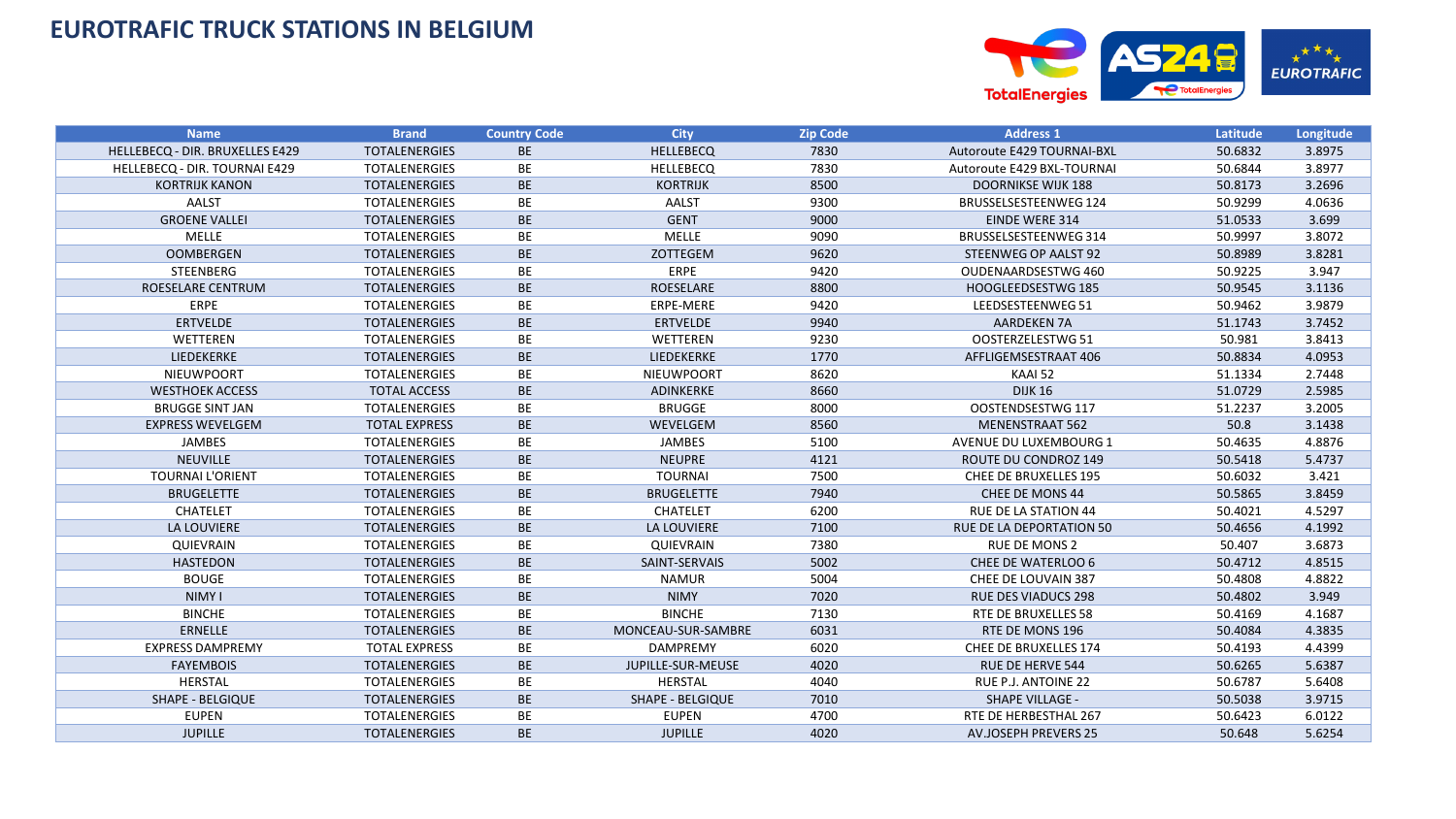

| <b>Name</b>                        | <b>Brand</b>         | <b>Country Code</b> | <b>City</b>         | <b>Zip Code</b> | <b>Address 1</b>                | Latitude | Longitude |
|------------------------------------|----------------------|---------------------|---------------------|-----------------|---------------------------------|----------|-----------|
| LE ROEULX LE RELAIS                | <b>TOTALENERGIES</b> | <b>BE</b>           | LE ROEULX           | 7070            | ROUTE DE HOUDENG 187            | 50.4986  | 4.1233    |
| WANLIN - DIR. LUXEMBOURG E411      | <b>TOTALENERGIES</b> | <b>BE</b>           | <b>WANLIN</b>       | 5564            | Autoroute E411 BRUX.-LUXEMBOURG | 50.1441  | 5.0776    |
| WANLIN - DIR. BRUXELLES E411       | <b>TOTALENERGIES</b> | <b>BE</b>           | <b>WANLIN</b>       | 5564            | Autoroute E411 LUX.- BRUXELLES  | 50.143   | 5.0803    |
| <b>GHLIN FESTINOY</b>              | <b>TOTALENERGIES</b> | <b>BE</b>           | <b>GHLIN</b>        | 7011            | RTE DE MONS 170                 | 50.4702  | 3.9194    |
| EXPRESS LIEGE QUAI TIMMERMANS      | <b>TOTAL EXPRESS</b> | <b>BE</b>           | <b>LIEGE</b>        | 4000            | <b>QUAI TIMMERMANS 42</b>       | 50.609   | 5.5643    |
| SAINTE WALBURGE                    | <b>TOTALENERGIES</b> | <b>BE</b>           | LIEGE               | 4000            | BLVD JEAN DE WILDE 77           | 50.6619  | 5.5676    |
| <b>GRIVEGNEE</b>                   | <b>TOTALENERGIES</b> | BE                  | <b>LIEGE</b>        | 4020            | <b>BLD DE FROIDMONT 2</b>       | 50.6261  | 5.5887    |
| EYNATTEN                           | <b>TOTALENERGIES</b> | BE                  | EYNATTEN            | 4731            | AACHENERSTRASSE 98              | 50.7041  | 6.0877    |
| WAREMME - DIR. BRUXELLES E40       | <b>TOTALENERGIES</b> | BE                  | WAREMME             | 4300            | Autoroute E40 LIEGE-BRUXELLES   | 50.7079  | 5.2529    |
| WAREMME - DIR. LIEGE E40           | <b>TOTALENERGIES</b> | BE                  | WAREMME             | 4300            | Autoroute E40 BRUXELLES-LIEGE   | 50.7058  | 5.25      |
| <b>BARCHON</b>                     | <b>TOTALENERGIES</b> | <b>BE</b>           | <b>BARCHON</b>      | 4671            | RUE LIEUTENANT JUNGLING 1       | 50.667   | 5.6931    |
| <b>BASTOGNE ROUTE DE MARCHE</b>    | <b>TOTALENERGIES</b> | BE                  | <b>BASTOGNE</b>     | 6600            | ROUTE DE MARCHE 159             | 50.0022  | 5.6952    |
| <b>ANTWERPEN BONAPARTE</b>         | <b>TOTALENERGIES</b> | <b>BE</b>           | <b>ANTWERPEN</b>    | 2000            | <b>RIJNKAAI 39</b>              | 51.2299  | 4.4025    |
| <b>GENT ZEEHAVEN</b>               | <b>TOTALENERGIES</b> | <b>BE</b>           | <b>GENT</b>         | 9000            | <b>GOOLESTRAAT 2</b>            | 51.0799  | 3.7325    |
| <b>HOEGAARDEN - RICHT LUIK E40</b> | <b>TOTALENERGIES</b> | <b>BE</b>           | <b>HOEGAARDEN</b>   | 3320            | Autoroute E40 BRUXELLES--LIEGE  | 50.7534  | 4.9513    |
| RUISBROEK - DIR. PARIJS E19        | <b>TOTALENERGIES</b> | BE                  | <b>RUISBROEK</b>    | 1601            | Autoroute E19 BRUXELLES-PARIS   | 50.7791  | 4.3004    |
| RUISBROEK - DIR. BRUSSEL E19       | <b>TOTALENERGIES</b> | <b>BE</b>           | <b>RUISBROEK</b>    | 1601            | Autoroute E19 PARIS--BRUXELLES  | 50.7758  | 4.3008    |
| SPY - DIR. MONS E42                | <b>TOTALENERGIES</b> | BE                  | SPY                 | 5190            | Autoroute E42 LIEGE-MONS        | 50.4954  | 4.7011    |
| <b>VILVOORDE</b>                   | <b>TOTALENERGIES</b> | <b>BE</b>           | <b>VILVOORDE</b>    | 1800            | <b>SCHAARBEEKLEI 199</b>        | 50.9192  | 4.4258    |
| <b>BRUXELLES PORT DE BRUXELLES</b> | <b>TOTALENERGIES</b> | BE                  | <b>BRUXELLES</b>    | 1000            | AVENUE DU PORT - HAVENLAAN 142  | 50.8717  | 4.3553    |
| <b>ASTENE</b>                      | <b>TOTALENERGIES</b> | <b>BE</b>           | <b>DEINZE</b>       | 9800            | EM. CLAUSLAAN 2                 | 50.9852  | 3.5684    |
| <b>BRASSCHAAT 3-HOEK</b>           | <b>TOTALENERGIES</b> | BE                  | <b>BRASSCHAAT</b>   | 2930            | BREDABAAN 749                   | 51.3058  | 4.5058    |
| DELWAIDEDOK                        | <b>TOTALENERGIES</b> | BE                  | ANTWERPEN           | 2040            | HAVEN 730 ANTWERPSEBAAN, 50     | 51.3242  | 4.3471    |
| <b>EEKLO BALGERHOEKE</b>           | <b>TOTALENERGIES</b> | BE                  | <b>EEKLO</b>        | 9900            | <b>BALGERHOEKE 1</b>            | 51.1998  | 3.5266    |
| <b>EINDHOUT</b>                    | <b>TOTALENERGIES</b> | <b>BE</b>           | <b>EINDHOUT</b>     | 2430            | <b>HEZEMEER 1</b>               | 51.1111  | 5.0217    |
| <b>GISTEL</b>                      | <b>TOTALENERGIES</b> | BE                  | <b>GISTEL</b>       | 8470            | <b>TORHOUTSEBAAN 2</b>          | 51.1494  | 2.9544    |
| <b>HOESELT</b>                     | <b>TOTALENERGIES</b> | <b>BE</b>           | <b>HOESELT</b>      | 3730            | <b>TONGERSESTEENWEG 52</b>      | 50.8444  | 5.4861    |
| KWAADMECHELEN                      | <b>TOTALENERGIES</b> | BE                  | KWAADMECHELEN       | 3945            | SLUISSTRAAT 1                   | 51.0892  | 5.1247    |
| <b>KNOKKE</b>                      | <b>TOTALENERGIES</b> | <b>BE</b>           | <b>KNOKKE-HEIST</b> | 8300            | NATIENLAAN 159 A                | 51.33    | 3.2942    |
| <b>KORTRIJK</b>                    | <b>TOTALENERGIES</b> | BE                  | <b>KORTRIJK</b>     | 8500            | MEENSESTEENWEG 151              | 50.8271  | 3.2427    |
| MASSENHOVEN                        | <b>TOTALENERGIES</b> | <b>BE</b>           | ZANDHOVEN           | 2240            | LIERSEBAAN 179                  | 51.2002  | 4.6433    |
| REKKEM L.A.R.                      | <b>TOTALENERGIES</b> | BE                  | REKKEM              | 8930            | LAR RIJKSWEG 746                | 50.7747  | 3.1873    |
| <b>OOSTENDE</b>                    | <b>TOTALENERGIES</b> | <b>BE</b>           | <b>OOSTENDE</b>     | 8400            | TORHOUTSESTWG 647               | 51.1991  | 2.9022    |
| <b>TURNHOUT</b>                    | <b>TOTALENERGIES</b> | BE                  | <b>TURNHOUT</b>     | 2300            | STEENWEG OP DIEST 70            | 51.2805  | 4.9537    |
| <b>WILRIJK</b>                     | <b>TOTALENERGIES</b> | BE                  | <b>WILRIJK</b>      | 2610            | <b>JULES MORETUSLEI 59</b>      | 51.1722  | 4.3845    |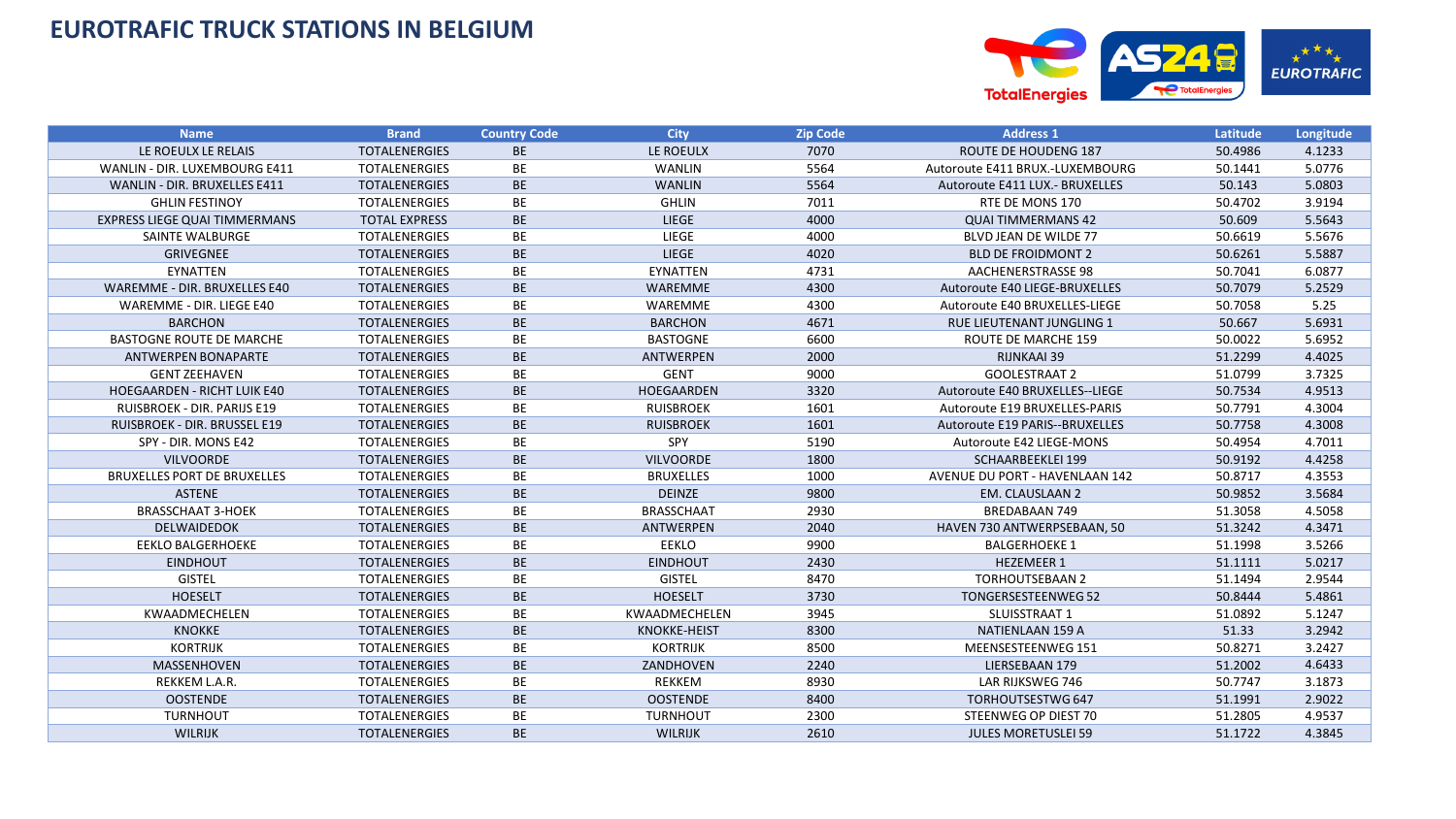

| <b>Name</b>                         | <b>Brand</b>         | <b>Country Code</b> | <b>City</b>           | <b>Zip Code</b> | <b>Address 1</b>                      | Latitude | Longitude |
|-------------------------------------|----------------------|---------------------|-----------------------|-----------------|---------------------------------------|----------|-----------|
| <b>EXPRESS WOMMELGEM</b>            | <b>TOTAL EXPRESS</b> | <b>BE</b>           | WOMMELGEM             | 2160            | E. CLAESLAAN 2                        | 51.2139  | 4.4942    |
| ZEEBRUGGE                           | <b>TOTALENERGIES</b> | BE                  | <b>BRUGGE</b>         | 8380            | <b>BARON DE MAERELAAN 94-96</b>       | 51.3215  | 3.186     |
| ARQUENNES                           | <b>TOTALENERGIES</b> | BE                  | <b>ARQUENNES</b>      | 7181            | <b>CHAUSSEE DE NIVELLES 191</b>       | 50.5722  | 4.2887    |
| <b>BOUSSU</b>                       | <b>TOTALENERGIES</b> | BE                  | <b>BOUSSU</b>         | 7300            | ROUTE DE VALENCIENNES 470             | 50.4317  | 3.8044    |
| <b>CARDINAL</b>                     | <b>TOTALENERGIES</b> | <b>BE</b>           | RHODE-SAINT-GENESE    | 1640            | CHEE BRAINE L'ALLEUD-EIGENBRASTWG 215 | 50.716   | 4.3512    |
| <b>LESSINES I</b>                   | <b>TOTALENERGIES</b> | BE                  | LESSINES              | 7860            | <b>BLD E. SCHEVENELS 13</b>           | 50.7118  | 3.825     |
| <b>EXPRESS LOVERVAL</b>             | <b>TOTAL EXPRESS</b> | BE                  | LOVERVAL              | 6280            | <b>CHAUSSEE DE PHILIPPEVILLE 54</b>   | 50.3704  | 4.4676    |
| <b>IXELLES MAIL</b>                 | <b>TOTALENERGIES</b> | BE                  | <b>IXELLES</b>        | 1050            | RUE DU MAIL - MALIESTRAAT 50          | 50.8218  | 4.3594    |
| <b>MARCINELLE</b>                   | <b>TOTALENERGIES</b> | BE                  | <b>MARCINELLE</b>     | 6001            | AV. PAUL PASTURE 104                  | 50.4018  | 4.428     |
| MONT-SAINT-JEAN                     | <b>TOTALENERGIES</b> | BE                  | BRAINE-L'ALLEUD       | 1420            | CHEE DE NIVELLES 2                    | 50.6876  | 4.4044    |
| <b>NIMY II</b>                      | <b>TOTALENERGIES</b> | BE                  | <b>MONS</b>           | 7000            | <b>RUE DES VIADUCS 285</b>            | 50.4817  | 3.9517    |
| <b>EXPRESS NIVELLES</b>             | <b>TOTAL EXPRESS</b> | BE                  | <b>NIVELLES</b>       | 1400            | <b>FAUBOURG DE MONS 96</b>            | 50.591   | 4.3151    |
| <b>MONS PONT CANAL</b>              | <b>TOTALENERGIES</b> | BE                  | <b>MONS</b>           | 7000            | <b>GRAND'ROUTE 4</b>                  | 50.4533  | 3.928     |
| RIVIERE                             | <b>TOTALENERGIES</b> | BE                  | PROFONDEVILLE         | 5170            | CHEE DE DINANT 182                    | 50.3575  | 4.8728    |
| <b>ROCOURT</b>                      | <b>TOTALENERGIES</b> | BE                  | LIEGE                 | 4000            | <b>CHEE DE TONGRES 2</b>              | 50.664   | 5.5618    |
| <b>BUTGENBACH</b>                   | <b>TOTALENERGIES</b> | BE                  | <b>BUTGENBACH</b>     | 4750            | MALMEDYERSTRASSE 47                   | 50.4236  | 6.1943    |
| <b>JUPRELLE</b>                     | <b>TOTALENERGIES</b> | <b>BE</b>           | <b>JUPRELLE</b>       | 4451            | PLACE CARTON DE WIART 1               | 50.6876  | 5.5549    |
| <b>LOBBES BRISON-HAMAIDE SPRL</b>   | <b>TOTALENERGIES</b> | BE                  | <b>LOBBES</b>         | 6540            | <b>RUE DU PONT 2</b>                  | 50.3452  | 4.2648    |
| <b>FALISOLLE</b>                    | <b>TOTALENERGIES</b> | BE                  | <b>FALISOLLE</b>      | 5060            | <b>RUE FRANCOIS DIVE 45</b>           | 50.43    | 4.6253    |
| LEVAL-TRAHEGNIES BRISON-HAMAIDE SPR | <b>TOTALENERGIES</b> | BE                  | LEVAL-TRAHEGNIES      | 7134            | RTE DE CHARLEROI 165                  | 50.4092  | 4.2063    |
| <b>TONGRINNE</b>                    | <b>TOTALENERGIES</b> | BE                  | <b>TONGRINNE</b>      | 5140            | <b>CHEE DE CHARLEROI 65</b>           | 50.5205  | 4.614     |
| SAINT-HUBERT BORCY PERE & FILS      | <b>TOTALENERGIES</b> | BE                  | SAINT-HUBERT          | 6870            | RUE DU MONT 135                       | 50.0207  | 5.3763    |
| <b>PHILIPPEVILLE</b>                | <b>TOTALENERGIES</b> | BE                  | PHILIPPEVILLE         | 5600            | RTE DE NAMUR 62                       | 50.1995  | 4.5502    |
| <b>CHAUDFONTAINE</b>                | <b>TOTALENERGIES</b> | BE                  | <b>CHAUDFONTAINE</b>  | 4050            | AV. DES THERMES 2                     | 50.5881  | 5.6321    |
| HAVELANGE                           | <b>TOTALENERGIES</b> | BE                  | HAVELANGE             | 5370            | AV. DE CRIEL 21                       | 50.3885  | 5.2373    |
| WOLUWE-ST-LAMBERT TRANSAMAL SC      | <b>TOTALENERGIES</b> | BE                  | WOLUWE-ST-LAMBERT     | 1200            | PLACE VERHEYLEWEGHEN-PLEIN 34         | 50.8481  | 4.4258    |
| SPY                                 | <b>TOTALENERGIES</b> | <b>BE</b>           | SPY                   | 5190            | <b>ROUTE DE SAUSSIN 25</b>            | 50.4878  | 4.7101    |
| TRAZEGNIES                          | <b>TOTALENERGIES</b> | BE                  | TRAZEGNIES            | 6183            | RUE DE GOSSELIES 102                  | 50.4629  | 4.339     |
| LA LOUVIERE ESCAUT PIECES           | <b>TOTALENERGIES</b> | <b>BE</b>           | <b>LA LOUVIERE</b>    | 7100            | <b>RUE GUSTAVE BOEL 118</b>           | 50.4793  | 4.1736    |
| HERENTHOUT                          | <b>TOTALENERGIES</b> | BE                  | <b>HERENTHOUT</b>     | 2270            | <b>BOUWELSESTEENWEG 81</b>            | 51.1444  | 4.7535    |
| <b>REKKEM ACCESS</b>                | <b>TOTAL ACCESS</b>  | BE                  | <b>MENEN</b>          | 8930            | <b>DRONCKAERTSTRAAT 47</b>            | 50.7703  | 3.1654    |
| <b>RONSE BACHELY</b>                | <b>TOTALENERGIES</b> | BE                  | RENAIX                | 9600            | CHEE D'ELLEZELLES 17                  | 50.7439  | 3.6118    |
| SINT-NIKLAAS                        | <b>TOTALENERGIES</b> | BE                  | SINT-NIKLAAS          | 9100            | <b>GENTSEBAAN 102</b>                 | 51.148   | 4.1217    |
| DIKSMUIDE VANDERFAEILLIE            | <b>TOTALENERGIES</b> | BE                  | <b>DIKSMUIDE</b>      | 8600            | ESENWEG 93                            | 51.0312  | 2.8786    |
| <b>ELEN</b>                         | <b>TOTALENERGIES</b> | BE                  | <b>DILSEN-STOKKEM</b> | 3650            | <b>STWG NAAR NEEROETEREN 2 B</b>      | 51.0688  | 5.7268    |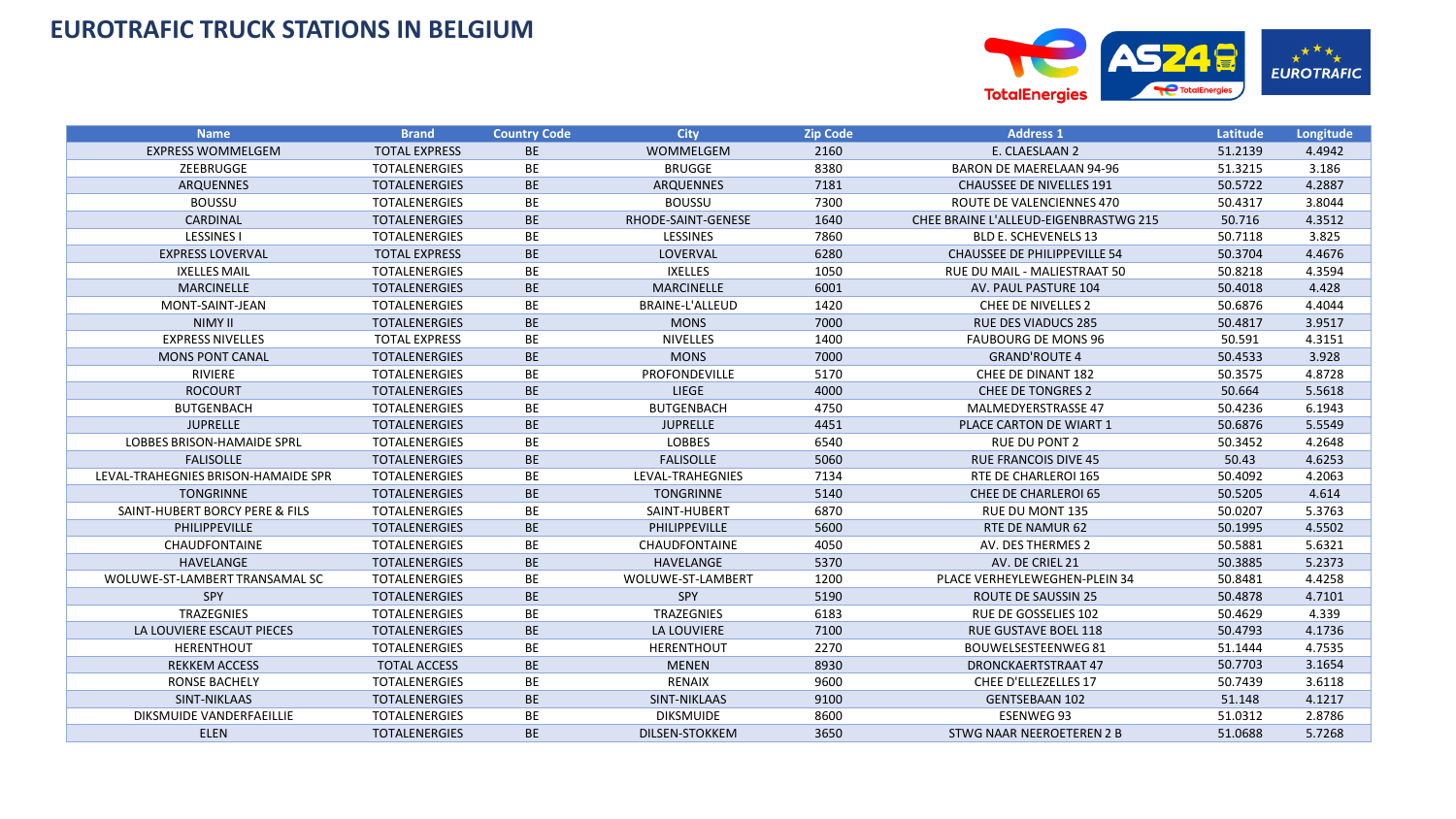

| <b>Name</b>                                    | <b>Brand</b>         | <b>Country Code</b> | <b>City</b>              | <b>Zip Code</b> | <b>Address 1</b>             | Latitude | Longitude |
|------------------------------------------------|----------------------|---------------------|--------------------------|-----------------|------------------------------|----------|-----------|
| <b>ROESELARE RING</b>                          | <b>TOTALENERGIES</b> | <b>BE</b>           | ROESELARE                | 8800            | OOSTNIEUWKERKSE STWG 138     | 50.946   | 3.0962    |
| <b>BEAUFAYS CAMPIONE SUTERA SPRL</b>           | <b>TOTALENERGIES</b> | BE                  | <b>BEAUFAYS</b>          | 4052            | VOIE DE L'AIR PUR 213        | 50.5641  | 5.6351    |
| <b>BEAURAING</b>                               | <b>TOTALENERGIES</b> | <b>BE</b>           | <b>BEAURAING</b>         | 5570            | <b>RUE DE DINANT 126</b>     | 50.1177  | 4.9555    |
| <b>HOGNOUL</b>                                 | <b>TOTALENERGIES</b> | BE                  | <b>HOGNOUL</b>           | 4342            | <b>CHEE DE BRUXELLES 58</b>  | 50.6842  | 5.461     |
| <b>FARCIENNES GARAGE HUBLET &amp; FILS SPR</b> | <b>TOTALENERGIES</b> | BE                  | <b>FARCIENNES</b>        | 6240            | RUE ALBERT 1ER 138           | 50.4249  | 4.5417    |
| LA ROTONDE                                     | <b>TOTALENERGIES</b> | BE                  | <b>NAMUR</b>             | 5000            | CHEE DE CHARLEROI 130        | 50.4614  | 4.8394    |
| MONTIGNY-LE-TILLEUL                            | <b>TOTALENERGIES</b> | <b>BE</b>           | MONTIGNY-LE-TILLEUL      | 6110            | <b>RUE DE MARCHIENNE 210</b> | 50.3879  | 4.3834    |
| NIL-ST-VINCENT                                 | <b>TOTALENERGIES</b> | BE                  | NIL-ST-VINCENT-ST-MARTIN | 1457            | <b>CHEE DE NAMUR 65</b>      | 50.6359  | 4.6516    |
| <b>AMPSIN</b>                                  | <b>TOTALENERGIES</b> | <b>BE</b>           | <b>AMPSIN</b>            | 4540            | <b>CHAUSSEE DE LIEGE 162</b> | 50.5384  | 5.2768    |
| <b>HOUDENG-GOEGNIES</b>                        | <b>TOTALENERGIES</b> | BE                  | HOUDENG-GOEGNIES         | 7110            | <b>CHEE PAUL HOUTART 265</b> | 50.4862  | 4.1581    |
| <b>MARIEMONT</b>                               | <b>TOTALENERGIES</b> | BE                  | MORLANWELZ               | 7140            | <b>CHEE DE MARIEMONT 38</b>  | 50.4581  | 4.2342    |
| LA CALAMINE                                    | <b>TOTALENERGIES</b> | BE                  | LA CALAMINE              | 4720            | RUE DE LIEGE 288             | 50.7113  | 6.0083    |
| <b>STREE</b>                                   | <b>TOTALENERGIES</b> | <b>BE</b>           | <b>STREE</b>             | 6511            | CHEE DE CHARLEROI 196        | 50.2791  | 4.2928    |
| <b>ENSIVAL</b>                                 | <b>TOTALENERGIES</b> | BE                  | <b>ENSIVAL</b>           | 4800            | RUE DE PEPINSTER 57-61       | 50.5789  | 5.8396    |
| HABAY-LA-NEUVE                                 | <b>TOTALENERGIES</b> | BE                  | HABAY-LA-NEUVE           | 6720            | Z.ARTISANALE LES COEUVINS -  | 49.7029  | 5.6249    |
| <b>HAMOIR</b>                                  | <b>TOTALENERGIES</b> | BE                  | <b>HAMOIR</b>            | 4180            | <b>BOULEVARD PIERRET 30</b>  | 50.4304  | 5.5335    |
| <b>TROIS-PONTS GARAGE MAESEN SPRL</b>          | <b>TOTALENERGIES</b> | <b>BE</b>           | <b>TROIS-PONTS</b>       | 4980            | RUE DE COO 90                | 50.3794  | 5.877     |
| AYE COLLARD M ET S SPRL                        | <b>TOTALENERGIES</b> | <b>BE</b>           | AYE                      | 6900            | <b>RUE DE BASCHAMPS 32</b>   | 50.2356  | 5.3007    |
| <b>FOREST</b>                                  | <b>TOTALENERGIES</b> | BE                  | <b>FOREST</b>            | 1190            | AV. ZAMAN-LAAN 58            | 50.8115  | 4.3248    |
| CNG-LNG KALLO                                  | <b>TOTALENERGIES</b> | BE                  | <b>KALLO</b>             | 9130            | STEENLANDLAAN 3              | 51.2593  | 4.2613    |
| LILLE                                          | <b>TOTALENERGIES</b> | BE                  | <b>LILLE</b>             | 2275            | RECHTESTRAAT 81              | 51.2418  | 4.823     |
| OLEN                                           | <b>TOTALENERGIES</b> | BE                  | OLEN                     | 2250            | KONING BOUDEWIJNLAAN 13      | 51.1474  | 4.8581    |
| <b>DIEPENBEEK</b>                              | <b>TOTALENERGIES</b> | BE                  | <b>DIEPENBEEK</b>        | 3590            | <b>VERBINDINGSLAAN 2</b>     | 50.8941  | 5.4194    |
| <b>GENK</b>                                    | <b>TOTALENERGIES</b> | BE                  | <b>GENK</b>              | 3600            | <b>VENNESTRAAT 258</b>       | 50.9665  | 5.4802    |
| <b>BALEN</b>                                   | <b>TOTALENERGIES</b> | BE                  | <b>BALEN</b>             | 2490            | VAARTSTRAAT 51               | 51.1715  | 5.1639    |
| HERSELT                                        | <b>TOTALENERGIES</b> | BE                  | HERSELT                  | 2230            | DIESTSEBAAN 15               | 51.0772  | 4.9156    |
| <b>BLANDEN</b>                                 | <b>TOTALENERGIES</b> | BE                  | <b>BLANDEN</b>           | 3052            | NAAMSESTEENWEG 19 A          | 50.8306  | 4.7005    |
| HEVERLEE                                       | <b>TOTALENERGIES</b> | BE                  | <b>HEVERLEE</b>          | 3001            | TERVUURSEVEST 9              | 50.8685  | 4.698     |
| <b>LUMMEN</b>                                  | <b>TOTALENERGIES</b> | <b>BE</b>           | <b>LUMMEN</b>            | 3560            | THIEWINKELSTRAAT 13          | 50.9788  | 5.2108    |
| <b>BINKOM</b>                                  | <b>TOTALENERGIES</b> | BE                  | <b>BINKOM</b>            | 3211            | <b>TIENSESTEENWEG 116</b>    | 50.8646  | 4.8907    |
| <b>STERREBEEK</b>                              | <b>TOTALENERGIES</b> | <b>BE</b>           | <b>STERREBEEK</b>        | 1933            | STEENWEG OP MECHELEN 26      | 50.8514  | 4.5067    |
| MARKE                                          | <b>TOTALENERGIES</b> | <b>BE</b>           | MARKE                    | 8510            | <b>TORKONJESTRAAT 21 B</b>   | 50.7978  | 3.2421    |
| <b>BILZEN</b>                                  | <b>TOTALENERGIES</b> | BE                  | <b>BILZEN</b>            | 3740            | <b>MAASTRICHTERSTRAAT 51</b> | 50.8637  | 5.5326    |
| <b>BOUTERSEM</b>                               | <b>TOTALENERGIES</b> | BE                  | <b>BOUTERSEM</b>         | 3370            | STATIONSTRAAT 34             | 50.834   | 4.8339    |
| <b>BELLEGEM</b>                                | <b>TOTALENERGIES</b> | <b>BE</b>           | <b>KORTRIJK</b>          | 8510            | <b>DOORNIKSERIJKSWEG86</b>   | 50.7801  | 3.3019    |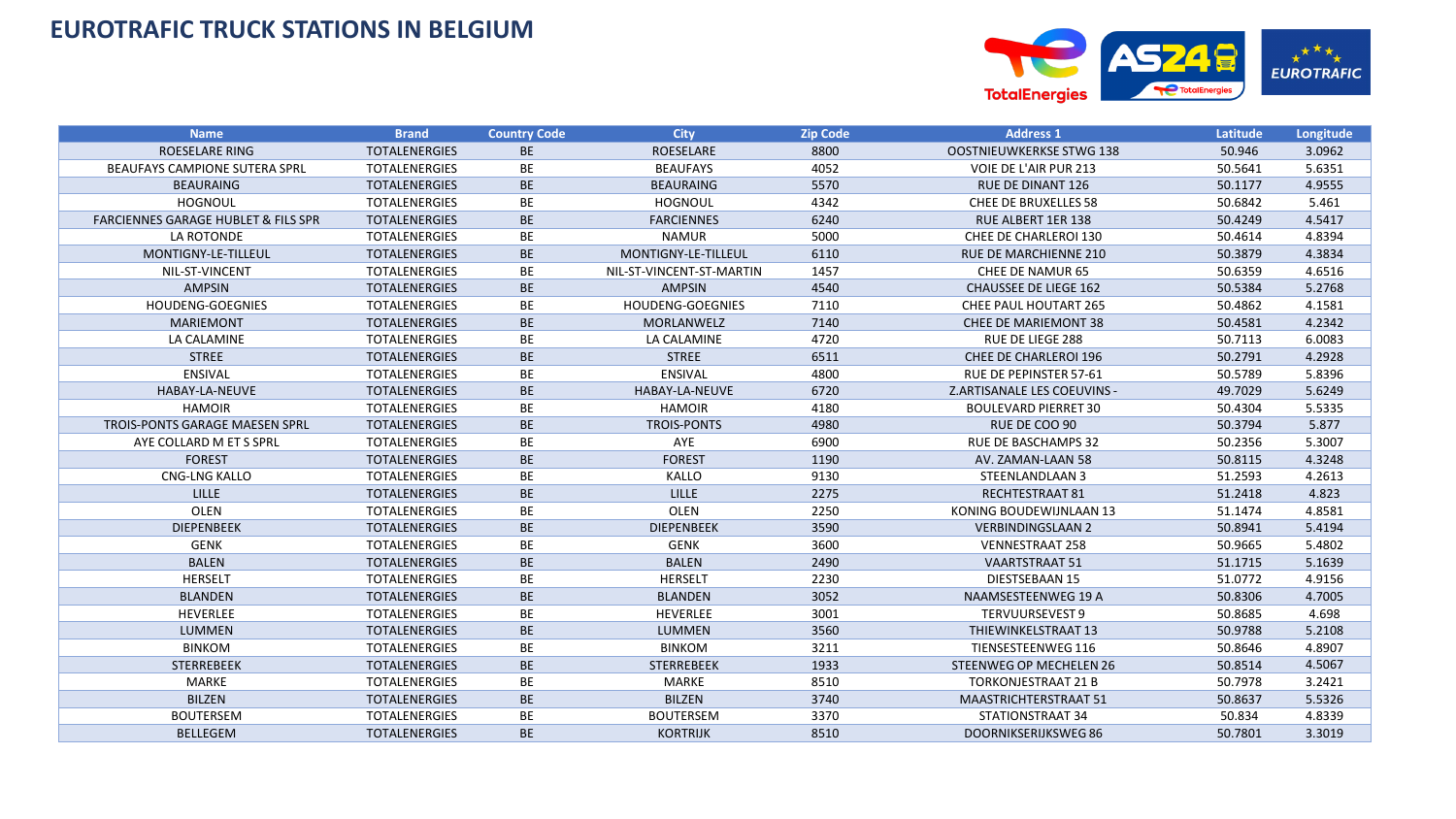

| <b>Name</b>                          | <b>Brand</b>         | <b>Country Code</b> | <b>City</b>         | <b>Zip Code</b> | <b>Address 1</b>            | Latitude | Longitude |
|--------------------------------------|----------------------|---------------------|---------------------|-----------------|-----------------------------|----------|-----------|
| RETIE GARAGE DE WITTE NV             | <b>TOTALENERGIES</b> | <b>BE</b>           | <b>RETIE</b>        | 2470            | <b>MOLSEBAAN 2</b>          | 51.2624  | 5.0889    |
| DAMME VAN HOORENWEDER-CLAEYS         | <b>TOTALENERGIES</b> | <b>BE</b>           | <b>DAMME</b>        | 8340            | <b>MOERKERKESTEENWEG 57</b> | 51.2313  | 3.3048    |
| <b>STEVOORT</b>                      | <b>TOTALENERGIES</b> | <b>BE</b>           | <b>STEVOORT</b>     | 3512            | STEVOORTSE KIEZEL 462       | 50.9179  | 5.2464    |
| TEMSE                                | <b>TOTALENERGIES</b> | BE                  | <b>TEMSE</b>        | 9140            | KRIJGSBAAN 254              | 51.1286  | 4.2452    |
| <b>HEISTGOOR</b>                     | <b>TOTALENERGIES</b> | <b>BE</b>           | HEIST-OP-DEN-BERG   | 2220            | HEISTGOORSTR. 32            | 51.0493  | 4.7256    |
| <b>GROBBENDONK</b>                   | <b>TOTALENERGIES</b> | BE                  | <b>GROBBENDONK</b>  | 2280            | <b>BOUWELSESTEENWEG 5</b>   | 51.1761  | 4.7434    |
| SINT-NIKLAAS BETTENS - VAN HOVE BVBA | <b>TOTALENERGIES</b> | BE                  | SINT-NIKLAAS        | 9100            | KLAPPERBEEKSTRAAT 148       | 51.1832  | 4.1597    |
| <b>GERHEIDE</b>                      | <b>TOTALENERGIES</b> | BE                  | <b>BALEN</b>        | 2490            | <b>GERHEIDE 111</b>         | 51.182   | 5.2096    |
| <b>SCHOTEN</b>                       | <b>TOTALENERGIES</b> | BE                  | <b>SCHOTEN</b>      | 2900            | BRECHTSEBAAN 447-449        | 51.277   | 4.5248    |
| SINT-LENAARTS                        | <b>TOTALENERGIES</b> | BE                  | SINT-LENAARTS       | 2960            | <b>HEIKEN 71</b>            | 51.3502  | 4.6646    |
| <b>REKEM</b>                         | <b>TOTALENERGIES</b> | <b>BE</b>           | <b>REKEM</b>        | 3621            | STEENWEG 285                | 50.9303  | 5.6885    |
| DILSEN-STOKKEM                       | <b>TOTALENERGIES</b> | BE                  | DILSEN-STOKKEM      | 3650            | RIJKSWEG 376                | 51.0289  | 5.7271    |
| LANAKEN                              | <b>TOTALENERGIES</b> | <b>BE</b>           | LANAKEN             | 3620            | <b>TOURNEBRIDE 6</b>        | 50.8991  | 5.6776    |
| <b>ITEGEM TRANSPAAN BVBA</b>         | <b>TOTALENERGIES</b> | BE                  | <b>ITEGEM</b>       | 2222            | <b>ISSCHOTWEG 59</b>        | 51.0998  | 4.7155    |
| <b>RETIE</b>                         | <b>TOTALENERGIES</b> | BE                  | <b>RETIE</b>        | 2470            | PROVINCIEBAAN 80            | 51.2903  | 5.0424    |
| <b>BERENDRECHT</b>                   | <b>TOTALENERGIES</b> | BE                  | ANTWERPEN           | 2040            | ANTWERPSEBN. 105            | 51.3388  | 4.3219    |
| <b>EXPRESS BLANKENBERGE</b>          | <b>TOTAL EXPRESS</b> | <b>BE</b>           | BLANKENBERGE        | 8370            | <b>BRUGSESTEENWEG 108</b>   | 51.2969  | 3.1513    |
| <b>STOKROOIE</b>                     | <b>TOTALENERGIES</b> | BE                  | ZOLDER              | 3550            | ST.JOBSTRAAT 239            | 50.9778  | 5.2775    |
| <b>GINGELOM</b>                      | <b>TOTALENERGIES</b> | BE                  | <b>GINGELOM</b>     | 3890            | STEENWEG 158                | 50.7492  | 5.1323    |
| SINT-JOB                             | <b>TOTALENERGIES</b> | BE                  | SINT-JOB-IN-'T GOOR | 2960            | <b>BEUKENLEI 44-46</b>      | 51.3062  | 4.5646    |
| <b>ITEGEM</b>                        | <b>TOTALENERGIES</b> | BE                  | <b>ITEGEM</b>       | 2222            | <b>ISSCHOTWEG 248</b>       | 51.083   | 4.6766    |
| NIJLEN                               | <b>TOTALENERGIES</b> | BE                  | NIJLEN              | 2560            | <b>BROECHEMSTWG 267</b>     | 51.1701  | 4.6462    |
| <b>HOOGVELD</b>                      | <b>TOTALENERGIES</b> | BE                  | DENDERMONDE         | 9200            | HOOGVELD 6/8                | 51.0366  | 4.1307    |
| RIJMENAM                             | <b>TOTALENERGIES</b> | BE                  | RIJMENAM            | 2820            | RIJMENAMSEWEG 203           | 51.0114  | 4.5969    |
| <b>HOELEDEN</b>                      | <b>TOTALENERGIES</b> | <b>BE</b>           | <b>HOELEDEN</b>     | 3471            | <b>HOELEDENSEBAAN 170</b>   | 50.8763  | 5.0054    |
| BEVEREN GLAZENLEEUW                  | <b>TOTALENERGIES</b> | BE                  | <b>BEVEREN</b>      | 9120            | GLAZENLEEUWSTRAAT 127       | 51.2191  | 4.2447    |
| <b>MAL</b>                           | <b>TOTALENERGIES</b> | BE                  | <b>MAL</b>          | 3700            | VISEWEG 195                 | 50.779   | 5.5229    |
| <b>TERNAT</b>                        | <b>TOTALENERGIES</b> | BE                  | <b>TERNAT</b>       | 1740            | ASSESESTEENWEG 70           | 50.8811  | 4.1659    |
| ALKEN                                | <b>TOTALENERGIES</b> | <b>BE</b>           | <b>ALKEN</b>        | 3570            | STEENWEG 271                | 50.8783  | 5.2712    |
| <b>KONTICH</b>                       | <b>TOTALENERGIES</b> | BE                  | <b>KONTICH</b>      | 2550            | KONINGIN ASTRIDLAAN 11      | 51.1261  | 4.4516    |
| KALLO                                | <b>TOTALENERGIES</b> | BE                  | <b>BEVEREN</b>      | 9130            | <b>HAENDORPWEG 1</b>        | 51.2576  | 4.2181    |
| VLYMINCKSHOEK                        | <b>TOTALENERGIES</b> | BE                  | SINT-NIKLAAS        | 9100            | <b>VLYMINCKSHOEK 47</b>     | 51.1755  | 4.1166    |
| <b>WILLEBROEK</b>                    | <b>TOTALENERGIES</b> | <b>BE</b>           | <b>WILLEBROEK</b>   | 2830            | MECHELSESTEENWEG 376        | 51.0472  | 4.3795    |
| <b>KAPELLEN</b>                      | <b>TOTALENERGIES</b> | BE                  | <b>KAPELLEN</b>     | 2950            | ANTWERPSESTEENWEG 282       | 51.3016  | 4.437     |
| <b>BOECHOUT</b>                      | <b>TOTALENERGIES</b> | BE                  | <b>BOECHOUT</b>     | 2530            | <b>PROVINCIESTWG 457</b>    | 51.1601  | 4.5103    |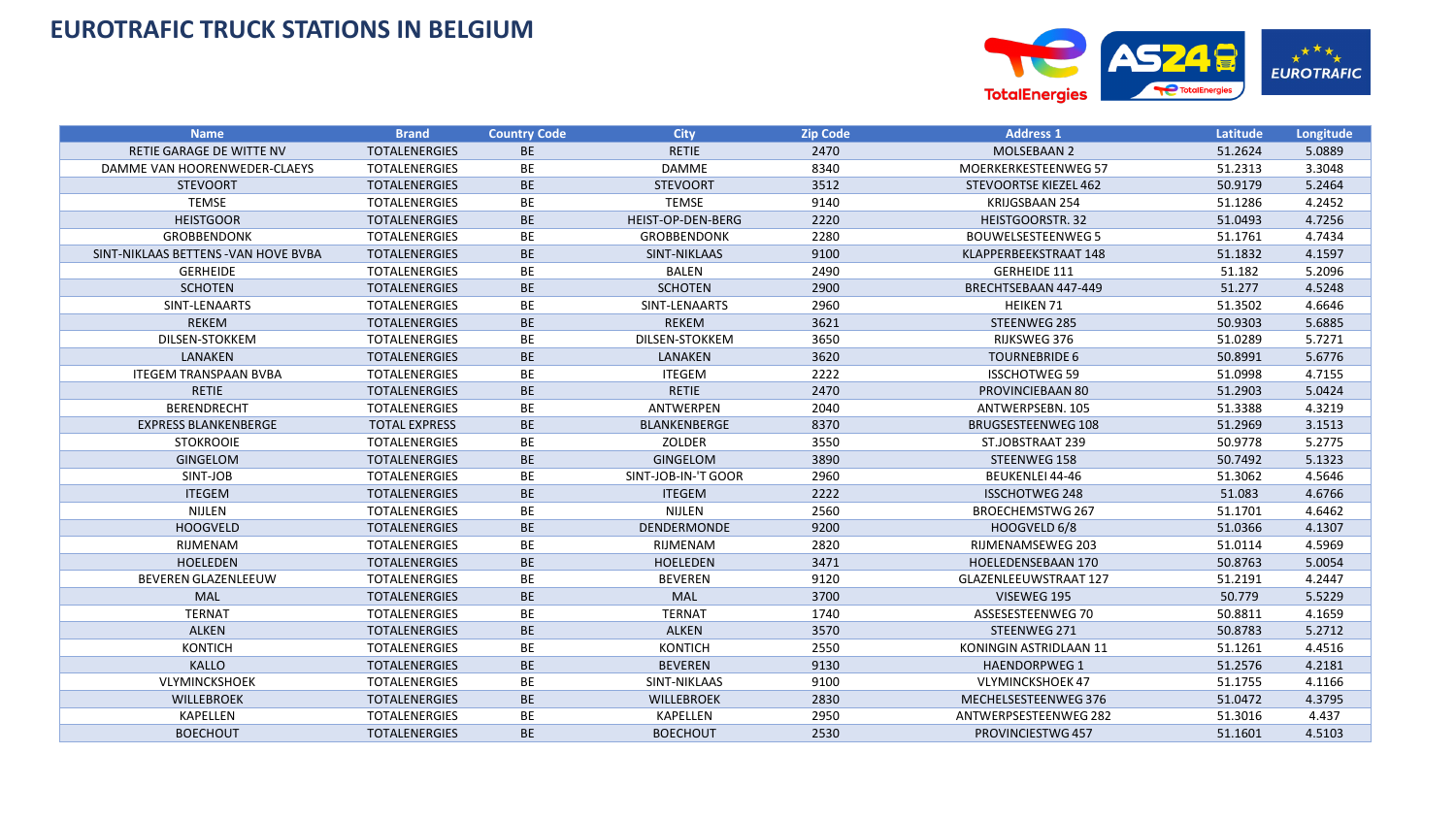

| <b>Name</b>                       | <b>Brand</b>         | <b>Country Code</b> | <b>City</b>         | <b>Zip Code</b> | <b>Address 1</b>           | Latitude | Longitude |
|-----------------------------------|----------------------|---------------------|---------------------|-----------------|----------------------------|----------|-----------|
| <b>BORGERHOUT</b>                 | <b>TOTALENERGIES</b> | <b>BE</b>           | <b>BORGERHOUT</b>   | 2140            | PLANTIN & MORETUSLEI 323   | 51.209   | 4.4357    |
| <b>DEURNE</b>                     | <b>TOTALENERGIES</b> | ВE                  | <b>DEURNE</b>       | 2100            | TER HEYDELAAN 216          | 51.2272  | 4.4663    |
| <b>LUCHTBAL</b>                   | <b>TOTALENERGIES</b> | BE                  | ANTWERPEN           | 2030            | <b>COLUMBIASTRAAT 2</b>    | 51.245   | 4.4241    |
| <b>SCHILDE</b>                    | <b>TOTALENERGIES</b> | ВE                  | <b>SCHILDE</b>      | 2970            | <b>BRASSCHAATSEBAAN 51</b> | 51.2414  | 4.5761    |
| <b>ARENDONK</b>                   | <b>TOTALENERGIES</b> | <b>BE</b>           | <b>ARENDONK</b>     | 2370            | <b>HERTEVELDEN 2-4</b>     | 51.3162  | 5.0884    |
| EDEGEM                            | <b>TOTALENERGIES</b> | BE                  | EDEGEM              | 2650            | MECHELSESTEENWEG 336       | 51.1584  | 4.4586    |
| KALMTHOUT                         | <b>TOTALENERGIES</b> | <b>BE</b>           | <b>KALMTHOUT</b>    | 2920            | BRASSCHAATSESTWG 264       | 51.3698  | 4.5066    |
| <b>ZOERSEL</b>                    | <b>TOTALENERGIES</b> | BE                  | <b>ZOERSEL</b>      | 2980            | ZANDSTRAAT 148             | 51.2577  | 4.7105    |
| DENDERLEEUW                       | <b>TOTALENERGIES</b> | <b>BE</b>           | DENDERLEEUW         | 9470            | STEENWEG 513               | 50.8759  | 4.0599    |
| <b>KRUISHOUTEM</b>                | <b>TOTALENERGIES</b> | BE                  | <b>KRUISHOUTEM</b>  | 9770            | OLSENESTEENWEG 64          | 50.9127  | 3.4999    |
| <b>POPERINGE</b>                  | <b>TOTALENERGIES</b> | <b>BE</b>           | <b>POPERINGE</b>    | 8970            | <b>WESTOUTERSEWEG 1</b>    | 50.8441  | 2.7273    |
| LAUWE DELRUE                      | <b>TOTALENERGIES</b> | ВE                  | MENEN               | 8930            | SPOORWEGSTRAAT 45          | 50.793   | 3.1988    |
| <b>OOSTROZEBEKE</b>               | <b>TOTALENERGIES</b> | BE                  | <b>OOSTROZEBEKE</b> | 8780            | <b>WAKKENSTEENWEG 2</b>    | 50.962   | 3.363     |
| MERELBEKE                         | <b>TOTALENERGIES</b> | BE                  | MERELBEKE           | 9820            | GAVERSESTEENWEG 404        | 50.9806  | 3.7246    |
| <b>HULSTE JACHRISS</b>            | <b>TOTALENERGIES</b> | <b>BE</b>           | HARELBEKE           | 8531            | KUURNESTRAAT 4             | 50.8815  | 3.2991    |
| WINGENE                           | <b>TOTALENERGIES</b> | ВE                  | WINGENE             | 8750            | <b>HILLESTEENWEG 11</b>    | 51.0561  | 3.2647    |
| <b>TIELT</b>                      | <b>TOTALENERGIES</b> | <b>BE</b>           | <b>TIELT</b>        | 8700            | PITTEMSESTEENWEG 40        | 50.9965  | 3.3064    |
| AARTRIJKE                         | <b>TOTALENERGIES</b> | ВE                  | AARTRIJKE           | 8211            | EERNEGEMSESTRAAT 18        | 51.1204  | 3.0879    |
| AALTER GARAGE BLOMME NV           | <b>TOTALENERGIES</b> | BE                  | AALTER              | 9880            | LOSTRAAT 63                | 51.081   | 3.451     |
| <b>ADINKERKE ACCESS</b>           | <b>TOTALENERGIES</b> | BE                  | ADINKERKE           | 8660            | <b>DUINHOEKSTRAAT 179</b>  | 51.0758  | 2.556     |
| <b>HOUTHULST</b>                  | <b>TOTALENERGIES</b> | BE                  | <b>HOUTHULST</b>    | 8650            | <b>KLERKENSTRAAT 2A</b>    | 50.9778  | 2.9456    |
| <b>LENNIK</b>                     | <b>TOTALENERGIES</b> | BE                  | LENNIK              | 1750            | NINOOFSESTEENWEG89         | 50.8351  | 4.1457    |
| <b>OOSTAKKER</b>                  | <b>TOTALENERGIES</b> | BE                  | <b>OOSTAKKER</b>    | 9041            | <b>GROENSTRAAT 4</b>       | 51.0798  | 3.758     |
| <b>IZEGEM SIOEN</b>               | <b>TOTALENERGIES</b> | BE                  | IZEGEM              | 8870            | MOLENHOEKSTRAAT 24         | 50.9091  | 3.2179    |
| LANDEGEM OPDECAM                  | <b>TOTALENERGIES</b> | BE                  | <b>NEVELE</b>       | 9850            | MUSSCHAVERSTRAAT 1         | 51.0564  | 3.5954    |
| LEDEGEM                           | <b>TOTALENERGIES</b> | <b>BE</b>           | LEDEGEM             | 8880            | PROVINCIEBAAN 49           | 50.8631  | 3.1098    |
| INGELMUNSTER                      | <b>TOTALENERGIES</b> | <b>BE</b>           | INGELMUNSTER        | 8770            | BRUGGESTRAAT 257 257       | 50.9361  | 3.2499    |
| ROESELARE MEIBOOM                 | <b>TOTALENERGIES</b> | ВE                  | <b>ROESELARE</b>    | 8800            | MEIBOOMLAAN 140            | 50.9283  | 3.1068    |
| OOSTENDE GARAGE VAN HECKE BVBA    | <b>TOTALENERGIES</b> | <b>BE</b>           | <b>OOSTENDE</b>     | 8400            | ZANDVOORDESTRAAT 170       | 51.2147  | 2.942     |
| MOERKERKE GARAGE VAN QUEKELBERGHE | <b>TOTALENERGIES</b> | BE                  | <b>MOERKERKE</b>    | 8340            | VISSERSTRAAT 6             | 51.2405  | 3.341     |
| <b>DEINZE</b>                     | <b>TOTALENERGIES</b> | <b>BE</b>           | <b>DEINZE</b>       | 9800            | KORTRIJKSESTEENWEG 195     | 50.9722  | 3.5195    |
| <b>WERVIK</b>                     | <b>TOTALENERGIES</b> | BE                  | <b>WERVIK</b>       | 8940            | KRUISEKESSTRAAT 138 138    | 50.7859  | 3.0362    |
| <b>HEULE</b>                      | <b>TOTALENERGIES</b> | <b>BE</b>           | <b>HEULE</b>        | 8501            | ST KATHARINASTRAAT 78      | 50.8685  | 3.235     |
| WAREGEM                           | <b>TOTALENERGIES</b> | BE                  | WAREGEM             | 8790            | ZUIDERLAAN 10              | 50.8828  | 3.4257    |
| <b>MERKEM GARAGE DEKEYSER</b>     | <b>TOTALENERGIES</b> | BE                  | <b>MERKEM</b>       | 8650            | <b>IEPERSTEENWEG 12</b>    | 50.9477  | 2.8625    |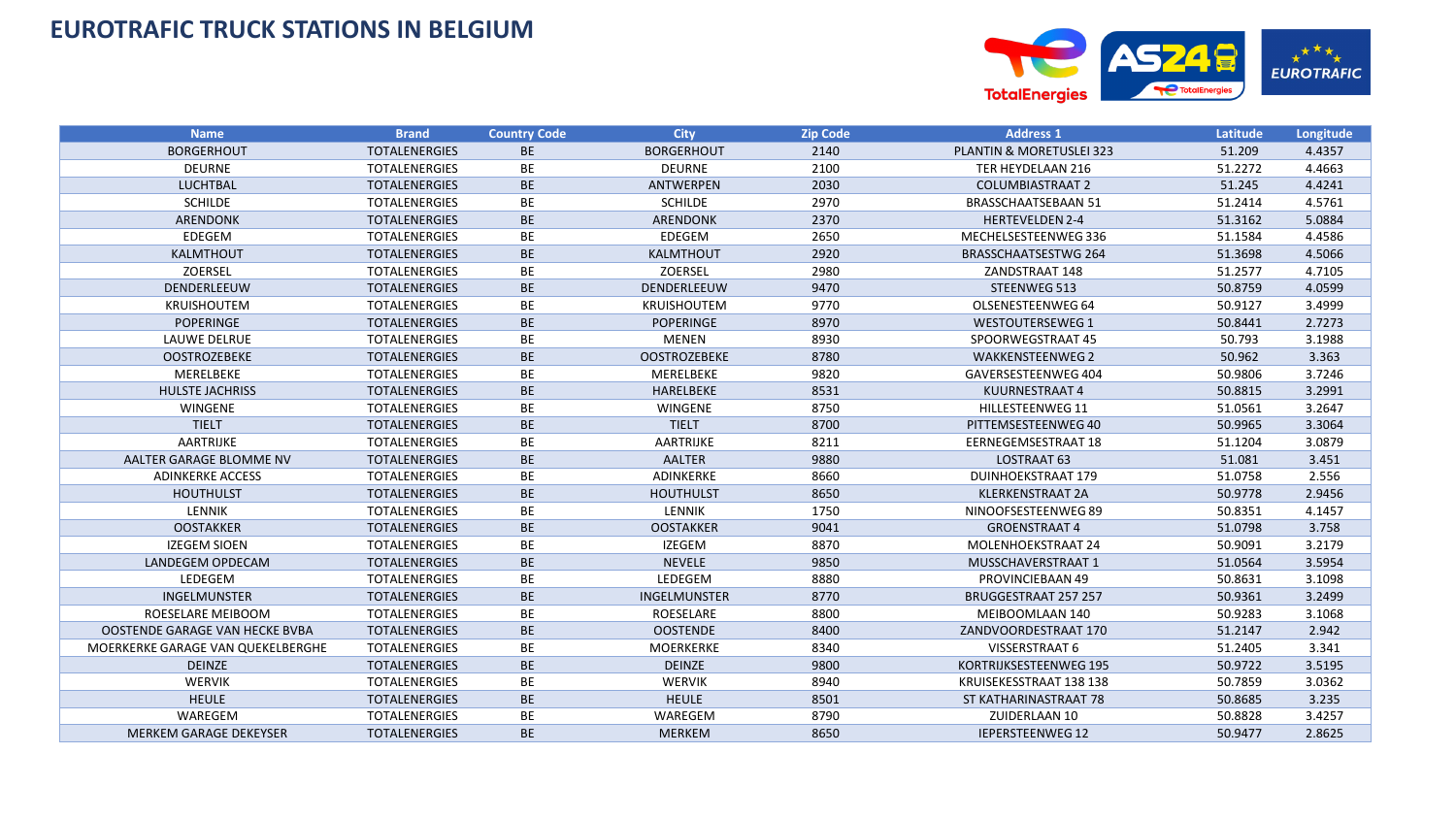

| <b>Name</b>                           | <b>Brand</b>         | <b>Country Code</b> | <b>City</b>          | <b>Zip Code</b> | <b>Address 1</b>             | Latitude | Longitude |
|---------------------------------------|----------------------|---------------------|----------------------|-----------------|------------------------------|----------|-----------|
| DENDERWINDEKE                         | <b>TOTALENERGIES</b> | <b>BE</b>           | DENDERWINDEKE        | 9400            | EDINGSESTEENWEG 242          | 50.808   | 4.0238    |
| <b>BERTRIX</b>                        | <b>TOTALENERGIES</b> | <b>BE</b>           | <b>BERTRIX</b>       | 6880            | <b>RUE DES CORRETTES 21</b>  | 49.8656  | 5.2509    |
| STREE MAZOUT BOUHARMONT SPRL          | <b>TOTALENERGIES</b> | BE                  | <b>MODAVE</b>        | 4577            | RTE DE STREE 86              | 50.5002  | 5.3076    |
| <b>JAMOIGNE DIFLOR SPRL</b>           | <b>TOTALENERGIES</b> | BE                  | <b>JAMOIGNE</b>      | 6810            | <b>RUE NEUVE 19</b>          | 49.6952  | 5.4213    |
| <b>FRANCORCHAMPS LA SOURCE</b>        | <b>TOTALENERGIES</b> | <b>BE</b>           | <b>FRANCORCHAMPS</b> | 4970            | RTE DU CIRCUIT 16            | 50.4498  | 5.9579    |
| <b>VIRTON</b>                         | <b>TOTALENERGIES</b> | BE                  | <b>VIRTON</b>        | 6760            | <b>RUE DE DAMPICOURT 52</b>  | 49.5634  | 5.5065    |
| <b>FLORENVILLE DIFLOR SPRL</b>        | <b>TOTALENERGIES</b> | BE                  | <b>FLORENVILLE</b>   | 6820            | <b>RUE D'ARLON 17</b>        | 49.6976  | 5.3152    |
| <b>NOIRHOMME</b>                      | <b>TOTALENERGIES</b> | BE                  | <b>BARVAUX</b>       | 6940            | RTE DE BOMAL 14              | 50.3508  | 5.5002    |
| <b>EMBOURG SERVICES DIFF. SC</b>      | <b>TOTALENERGIES</b> | BE                  | <b>EMBOURG</b>       | 4053            | VOIE DE L'ARDENNE 101        | 50.5911  | 5.6065    |
| <b>COURRIERE</b>                      | <b>TOTALENERGIES</b> | BE                  | <b>COURRIERE</b>     | 5336            | AV. DU LUXEMBOURG 8          | 50.3862  | 4.9917    |
| <b>SANKT VITH</b>                     | <b>TOTALENERGIES</b> | BE                  | <b>SANKT VITH</b>    | 4780            | LUXEMBURGERSTR. 48/B68       | 50.2766  | 6.1216    |
| COMBLAIN-AU-PONT CASTRONOVO           | <b>TOTALENERGIES</b> | BE                  | COMBLAIN-AU-PONT     | 4170            | RTE DE POULSEUR 21           | 50.491   | 5.5851    |
| THEUX PEIFFER & FILS                  | <b>TOTALENERGIES</b> | BE                  | <b>THEUX</b>         | 4910            | <b>AV.REINE ASTRID 41</b>    | 50.5291  | 5.8159    |
| <b>MARLOIE LES HANNETONS</b>          | <b>TOTALENERGIES</b> | BE                  | MARCHE-EN-FAMENNE    | 6900            | CHEE DE ROCHEFORT 121        | 50.1998  | 5.3176    |
| AUBEL GARAGE LECLOUX SPRL             | <b>TOTALENERGIES</b> | BE                  | <b>AUBEL</b>         | 4880            | <b>RUE DE BATTICE 132</b>    | 50.6949  | 5.8542    |
| <b>VISE</b>                           | <b>TOTALENERGIES</b> | BE                  | <b>VISE</b>          | 4600            | RUE DE MAESTRICHT 86         | 50.7447  | 5.702     |
| <b>MANHAY</b>                         | <b>TOTALENERGIES</b> | <b>BE</b>           | <b>MANHAY</b>        | 6960            | <b>RUE DU VICINAL 3</b>      | 50.2953  | 5.6728    |
| <b>OVIFAT</b>                         | <b>TOTALENERGIES</b> | BE                  | WAIMES               | 4950            | <b>RUE DE BOTRANGE 83</b>    | 50.4785  | 6.1117    |
| VIELSALM                              | <b>TOTALENERGIES</b> | BE                  | VIELSALM             | 6690            | <b>RUE DE LA GROTTE 5</b>    | 50.2907  | 5.9148    |
| <b>GEDINNE</b>                        | <b>TOTALENERGIES</b> | <b>BE</b>           | <b>GEDINNE</b>       | 5575            | <b>RUE DE LA STATION 59A</b> | 49.9827  | 4.9783    |
| <b>STAVELOT</b>                       | <b>TOTALENERGIES</b> | BE                  | <b>STAVELOT</b>      | 4970            | RUE DE L'EAU ROUGE 2A        | 50.4037  | 5.9487    |
| SPA                                   | <b>TOTALENERGIES</b> | BE                  | SPA                  | 4900            | AV. REINE ASTRID 175         | 50.4899  | 5.8442    |
| <b>WAIMES</b>                         | <b>TOTALENERGIES</b> | BE                  | <b>WAIMES</b>        | 4950            | <b>RUE DU CENTRE 7</b>       | 50.4149  | 6.1107    |
| WASSEIGES                             | <b>TOTALENERGIES</b> | BE                  | WASSEIGES            | 4219            | <b>RUE BARON D'OBIN 68</b>   | 50.6229  | 5.0083    |
| <b>VERLAINE GARAGE VAN DONINCK SA</b> | <b>TOTALENERGIES</b> | BE                  | VERLAINE             | 4537            | RUE DE HUY 66                | 50.6094  | 5.2654    |
| WARNANT-DREYE                         | <b>TOTALENERGIES</b> | BE                  | WARNANT-DREYE        | 4530            | <b>RUE SAUVENIERE 13A</b>    | 50.5873  | 5.2079    |
| <b>EGHEZEE</b>                        | <b>TOTALENERGIES</b> | <b>BE</b>           | <b>EGHEZEE</b>       | 5310            | <b>ROUTE DE RAMILLIES 6</b>  | 50.5924  | 4.9131    |
| JALHAY                                | <b>TOTALENERGIES</b> | BE                  | JALHAY               | 4845            | <b>RUE CHAFOUR 7</b>         | 50.5599  | 5.9631    |
| AYWAILLE                              | <b>TOTALENERGIES</b> | BE                  | AYWAILLE             | 4920            | AV. DE LA PORALLEE 61        | 50.4777  | 5.6948    |
| <b>HANNUT</b>                         | <b>TOTALENERGIES</b> | <b>BE</b>           | <b>HANNUT</b>        | 4280            | CHEE DE TIRLEMONT 84         | 50.6785  | 5.0709    |
| <b>LIMBOURG HAVET</b>                 | <b>TOTALENERGIES</b> | <b>BE</b>           | <b>LIMBOURG</b>      | 4830            | <b>RUE DES ECOLES 187</b>    | 50.6228  | 5.9493    |
| <b>KUURNE MESSELIER</b>               | <b>TOTALENERGIES</b> | BE                  | <b>KUURNE</b>        | 8520            | <b>KERKSTRAAT 86</b>         | 50.8541  | 3.2874    |
| <b>CARLSBOURG PICARD SA</b>           | <b>TOTALENERGIES</b> | BE                  | CARLSBOURG           | 6850            | <b>ROUTE DE BIEVRE 3</b>     | 49.8953  | 5.077     |
| <b>LOBBES</b>                         | <b>TOTALENERGIES</b> | BE                  | <b>LOBBES</b>        | 6540            | <b>RUE D'ANDERLUES 197</b>   | 50.383   | 4.2787    |
| <b>PEER</b>                           | <b>TOTALENERGIES</b> | BE                  | <b>PEER</b>          | 3990            | KIEZEL KLEINE BROGEL 17      | 51.1365  | 5.4534    |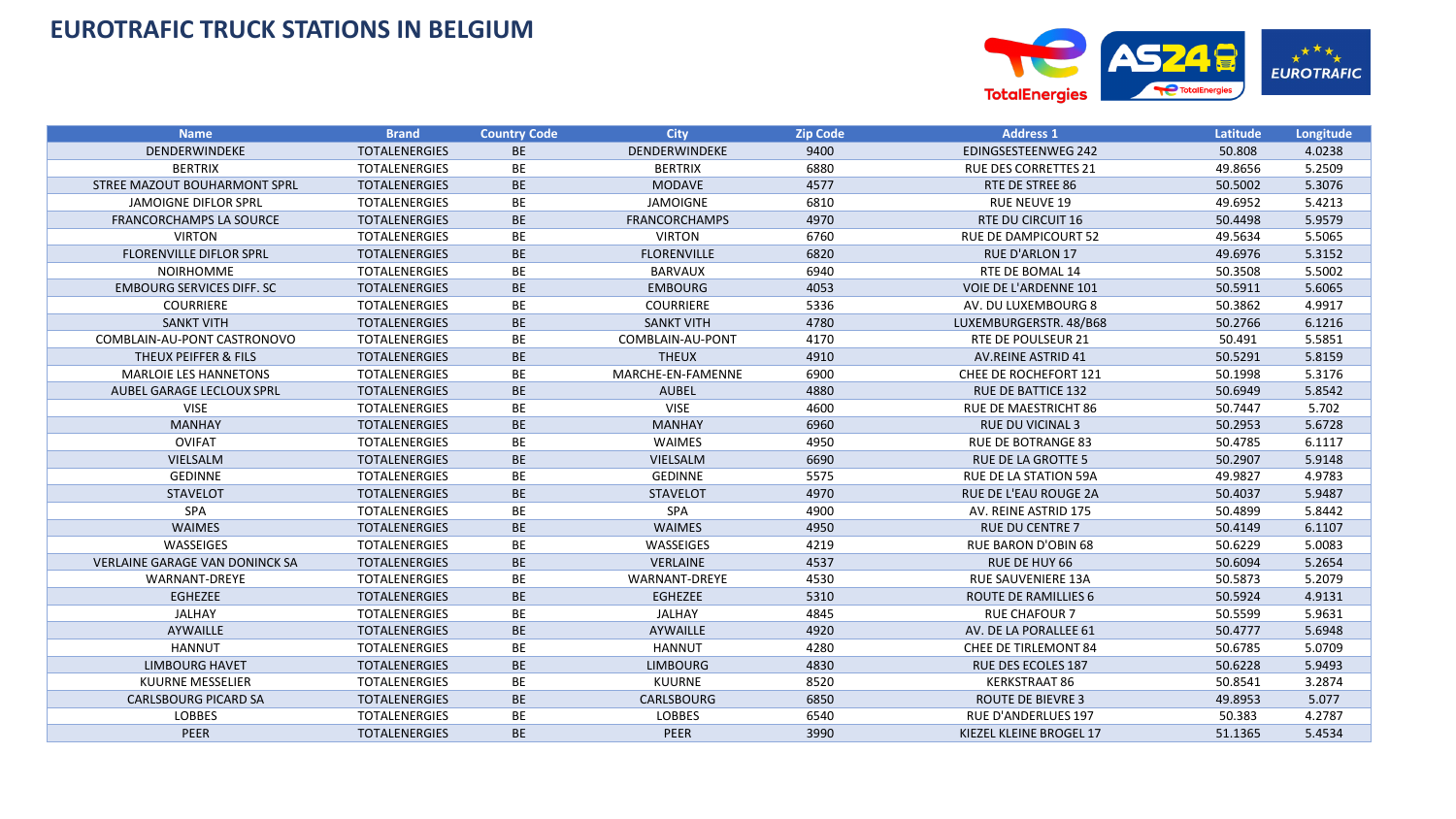

| <b>Name</b>                        | <b>Brand</b>         | <b>Country Code</b> | <b>City</b>              | <b>Zip Code</b> | <b>Address 1</b>                       | Latitude | Longitude |
|------------------------------------|----------------------|---------------------|--------------------------|-----------------|----------------------------------------|----------|-----------|
| <b>HEUSDEN-VOORT</b>               | <b>TOTALENERGIES</b> | <b>BE</b>           | <b>HEUSDEN-ZOLDER</b>    | 3550            | KOERSELSEBAAN 120                      | 51.0427  | 5.2813    |
| <b>MECHELEN ZUID</b>               | <b>TOTALENERGIES</b> | <b>BE</b>           | <b>MECHELEN</b>          | 2800            | <b>BRUSSELSESTEENWEG 431</b>           | 51       | 4.4743    |
| <b>HECHTEL</b>                     | <b>TOTALENERGIES</b> | BE                  | <b>HECHTEL</b>           | 3940            | Kamperbaan 48                          | 51.1262  | 5.3625    |
| <b>MARCHE LATIGNIES</b>            | <b>TOTALENERGIES</b> | BE                  | <b>MARCHE</b>            | 6900            | <b>CHAUSSEE DE L'OURTHE 69</b>         | 50.2317  | 5.3508    |
| CHAPELLE-LEZ-HER./SH. SERV.CONCEPT | <b>TOTALENERGIES</b> | <b>BE</b>           | Chappelle-lez-Herlaimont | 7160            | Rue de la station 69                   | 50.4677  | 4.2759    |
| <b>GLABBEEK</b>                    | <b>TOTALENERGIES</b> | BE                  | <b>GLABBEEK</b>          | 3380            | <b>TIENSESTEENWEG 145</b>              | 50.8649  | 4.9573    |
| ATH / SPRL DONKERWOLKE-BONNAMI     | <b>TOTALENERGIES</b> | <b>BE</b>           | ATH                      | 7800            | Chaussee de Bruxelles 206              | 50.6356  | 3.7959    |
| VILLERS-LA-VILLE / A. LEONARD      | <b>TOTALENERGIES</b> | BE                  | VILLERS-LA-VILLE         | 1495            | Av. Arsène Tournay 23                  | 50.5792  | 4.5302    |
| <b>HAMME</b>                       | <b>TOTALENERGIES</b> | <b>BE</b>           | <b>HAMME</b>             | 9220            | ROODKRUISSTRAAT 7                      | 51.1007  | 4.1402    |
| <b>BRAIVES</b>                     | <b>TOTALENERGIES</b> | BE                  | <b>BRAIVES</b>           | 4260            | <b>CHAUSSEE DE TIRLEMONT 7</b>         | 50.637   | 5.1539    |
| <b>BURY</b>                        | <b>TOTALENERGIES</b> | BE                  | <b>BURY</b>              | 7602            | Ch. de la Barrière 52                  | 50.5478  | 3.6049    |
| <b>AWIRS PINTE SPRL</b>            | <b>TOTALENERGIES</b> | BE                  | <b>AWIRS</b>             | 4400            | <b>QUAI DU HALAGE 73</b>               | 50.5856  | 5.4145    |
| <b>TORHOUT</b>                     | <b>TOTALENERGIES</b> | <b>BE</b>           | <b>TORHOUT</b>           | 8820            | OOSTENDESTRAAT 258                     | 51.0701  | 3.0865    |
| <b>MOMIGNIES GARAGE DAUBERCIES</b> | <b>TOTALENERGIES</b> | BE                  | <b>MOMIGNIES</b>         | 6590            | Rue Chantrenne 43                      | 50.0274  | 4.1602    |
| <b>IEPER</b>                       | <b>TOTALENERGIES</b> | <b>BE</b>           | <b>IEPER</b>             | 8900            | MEENSEWEG 124                          | 50.8499  | 2.903     |
| <b>HEPPEN</b>                      | <b>TOTALENERGIES</b> | BE                  | <b>HEPPEN</b>            | 3971            | LEOPOLDSBURGSESTEENWEG 81              | 51.112   | 5.2376    |
| <b>BRUGGE SINT-KRUIS</b>           | <b>TOTALENERGIES</b> | <b>BE</b>           | SINT-KRUIS               | 8310            | MAALSESTEENWEG 313                     | 51.2075  | 3.2669    |
| <b>TIENEN</b>                      | <b>TOTALENERGIES</b> | <b>BE</b>           | <b>TIENEN</b>            | 3300            | KABBEEKVEST 45                         | 50.8129  | 4.9372    |
| <b>BASECLES</b>                    | <b>TOTALENERGIES</b> | <b>BE</b>           | <b>BASECLES</b>          | 7971            | Rue Grande 175                         | 50.5227  | 3.6563    |
| CHAUMONT-GISTOUX                   | <b>TOTALENERGIES</b> | BE                  | CHAUMONT-GISTOUX         | 1325            | CHAUSSEE DE HUY 341                    | 50.6723  | 4.7259    |
| ANZEGEM                            | <b>TOTALENERGIES</b> | BE                  | ANZEGEM                  | 8570            | STATIESTRAAT 50                        | 50.8283  | 3.4899    |
| GALMAARDEN                         | <b>TOTALENERGIES</b> | BE                  | GALMAARDEN               | 1570            | Nieuwstraat 8                          | 50.7517  | 3.971     |
| <b>SCHAERBEEK MEISER</b>           | <b>TOTALENERGIES</b> | BE                  | <b>SCHAERBEEK</b>        | 1030            | <b>BOULEVARD GENERAL WAHIS-LAAN 30</b> | 50.8589  | 4.3964    |
| LEEFDAAL                           | <b>TOTALENERGIES</b> | BE                  | LEEFDAAL                 | 3061            | Tervuursesteenweg 369a                 | 50.857   | 4.5983    |
| WETTEREN-OVERSCHELDE               | <b>TOTALENERGIES</b> | BE                  | <b>WETTEREN</b>          | 9230            | Nieuwe brug 1                          | 51.0089  | 3.8781    |
| LAARNE                             | <b>TOTALENERGIES</b> | BE                  | LAARNE                   | 9270            | Eekhoekstraat 19                       | 51.0306  | 3.8377    |
| <b>LANGE MEIRE</b>                 | <b>TOTALENERGIES</b> | <b>BE</b>           | LAARNE                   | 9270            | Lange Meire 54                         | 51.0304  | 3.865     |
| LOMMERSWEILER                      | <b>TOTALENERGIES</b> | BE                  | Lommersweiler            | 4783            | Dreihütten 8                           | 50.2521  | 6.1684    |
| <b>QUENAST</b>                     | <b>TOTALENERGIES</b> | <b>BE</b>           | <b>QUENAST</b>           | 1430            | <b>CHAUSSEE DE MONS 41</b>             | 50.6607  | 4.1704    |
| <b>EEKLO</b>                       | <b>TOTALENERGIES</b> | BE                  | <b>EEKLO</b>             | 9900            | Gentsesteenweg 26                      | 51.1774  | 3.578     |
| <b>JUMET</b>                       | <b>TOTALENERGIES</b> | <b>BE</b>           | <b>JUMET</b>             | 6040            | PLACE DE MAYENCE LEONCE 11             | 50.439   | 4.4205    |
| <b>TONGEREN</b>                    | <b>TOTALENERGIES</b> | BE                  | <b>TONGEREN</b>          | 3700            | ROMEINSE KASSEI 110                    | 50.7746  | 5.4487    |
| <b>FLOREFFE</b>                    | <b>TOTALENERGIES</b> | <b>BE</b>           | <b>FLOREFFE</b>          | 5150            | Avenue Charles de Gaulle 3             | 50.4294  | 4.7582    |
| <b>CHANT D OISEAUX</b>             | <b>TOTALENERGIES</b> | BE                  | <b>BRUXELLES</b>         | 1150            | Avenue des Freres Legrain 76           | 50.8266  | 4.4122    |
| <b>CINEY</b>                       | <b>TOTALENERGIES</b> | BE                  | <b>CINEY</b>             | 5590            | Avenue d'Huart 160                     | 50.2819  | 5.0815    |